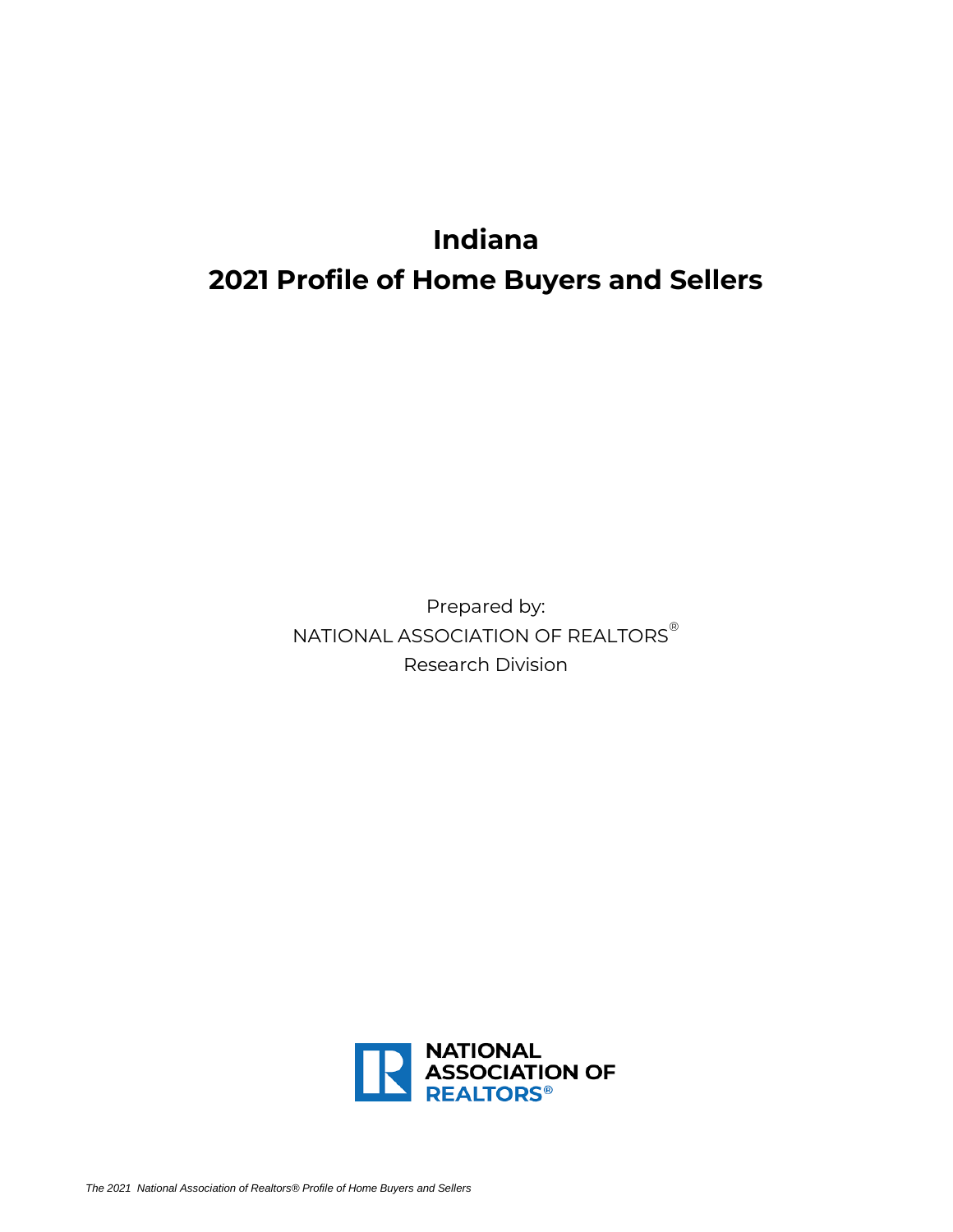Exhibit 1-1 MEDIAN AGE OF HOME BUYERS 1981-2021

|             | Exhibit 1-2 AGE OF HOME BUYERS, BY REGION                                                                                         |
|-------------|-----------------------------------------------------------------------------------------------------------------------------------|
|             | Exhibit 1-3 HOUSEHOLD INCOME OF HOME BUYERS, BY REGION, 2020                                                                      |
|             | Exhibit 1-4 ADULT COMPOSITION OF HOME BUYER HOUSEHOLDS, 1981-2020                                                                 |
| Exhibit 1-5 | NUMBER OF CHILDREN UNDER THE AGE OF 18 RESIDING IN HOUSEHOLD                                                                      |
|             | Exhibit 1-6 SHARE OF HOME BUYERS WITH CHILDREN UNDER THE AGE OF 18 IN HOME                                                        |
|             | Exhibit 1-7 HOME PURCHASED WAS A MULTI-GENERATIONAL HOME (WILL HOME ADULT SIBLINGS, ADULT CHILDREN, PARENTS, AND/OR GRANDPARENTS) |
|             | Exhibit 1-8 HOME BUYER SEXUAL ORIENTATION                                                                                         |
|             | Exhibit 1-9 HOME BUYER IDENTIFY AS TRANSGENDER                                                                                    |
|             | Exhibit 1-10 RACE/ETHNICITY OF HOME BUYERS, BY REGION                                                                             |
|             | Exhibit 1-11 RACE/ETHNICITY OF HOME BUYERS, BY ADULT COMPOSITION OF HOUSEHOLD                                                     |
|             | Exhibit 1-12 HIGHEST EDUCATION ACHIEVED BY HOUSEHOLD HEAD                                                                         |
|             | Exhibit 1-13 PRIMARY LANGUAGE SPOKEN IN HOME BUYER HOUSEHOLD, BY REGION                                                           |
|             | Exhibit 1-14 NATIONAL ORIGIN OF HOME BUYERS, BY REGION                                                                            |
|             | Exhibit 1-15 SELF OR SPOUSE/PARTNER IS ACTIVE MILITARY OR VETERAN                                                                 |
|             | Exhibit 1-16 FIRST-TIME HOME BUYERS                                                                                               |
|             | Exhibit 1-17 FIRST-TIME HOME BUYERS, BY REGION                                                                                    |
|             | Exhibit 1-18 FIRST-TIME AND REPEAT HOME BUYERS BY HOUSEHOLD TYPE                                                                  |
|             | Exhibit 1-19 ADULT COMPOSITION OF FIRST-TIME HOME BUYER HOUSEHOLDS, 1981-2021                                                     |
|             | Exhibit 1-20 FIRST-TIME AND REPEAT HOME BUYERS BY CHILDREN IN HOUSEHOLD                                                           |
|             | Exhibit 1-21 AGE OF FIRST-TIME AND REPEAT BUYERS                                                                                  |
|             | Exhibit 1-22 HOUSEHOLD INCOME OF FIRST-TIME AND REPEAT BUYERS, 2020                                                               |
|             |                                                                                                                                   |

- Exhibit 1-23 RACE/ETHNICITY OF FIRST-TIME AND REPEAT BUYERS
- Exhibit 1-24 PRIMARY LANGUAGE SPOKEN IN FIRST-TIME AND REPEAT BUYER HOUSEHOLDS
- Exhibit 1-25 NATIONAL ORIGIN OF FIRST-TIME AND REPEAT BUYERS
- Exhibit 1-26 PRIOR LIVING ARRANGEMENT, 1989-2021
- Exhibit 1-27 PRIOR LIVING ARRANGEMENT OF FIRST-TIME AND REPEAT BUYERS
- Exhibit 1-28 PRIOR LIVING ARRANGEMENT, BY ADULT COMPOSITION OF HOUSEHOLD
- Exhibit 1-29 PRIMARY REASON FOR PURCHASING A HOME, FIRST-TIME AND REPEAT BUYERS
- Exhibit 1-30 PRIMARY REASON FOR PURCHASING A HOME, 2010-2021
- Exhibit 1-31 PRIMARY REASON FOR PURCHASING A HOME, BY ADULT COMPOSITION OF HOUSEHOLD
- Exhibit 1-32 PRIMARY REASON FOR THE TIMING OF HOME PURCHASE, FIRST-TIME AND REPEAT BUYERS
- Exhibit 1-33 OTHER HOMES OWNED, BY AGE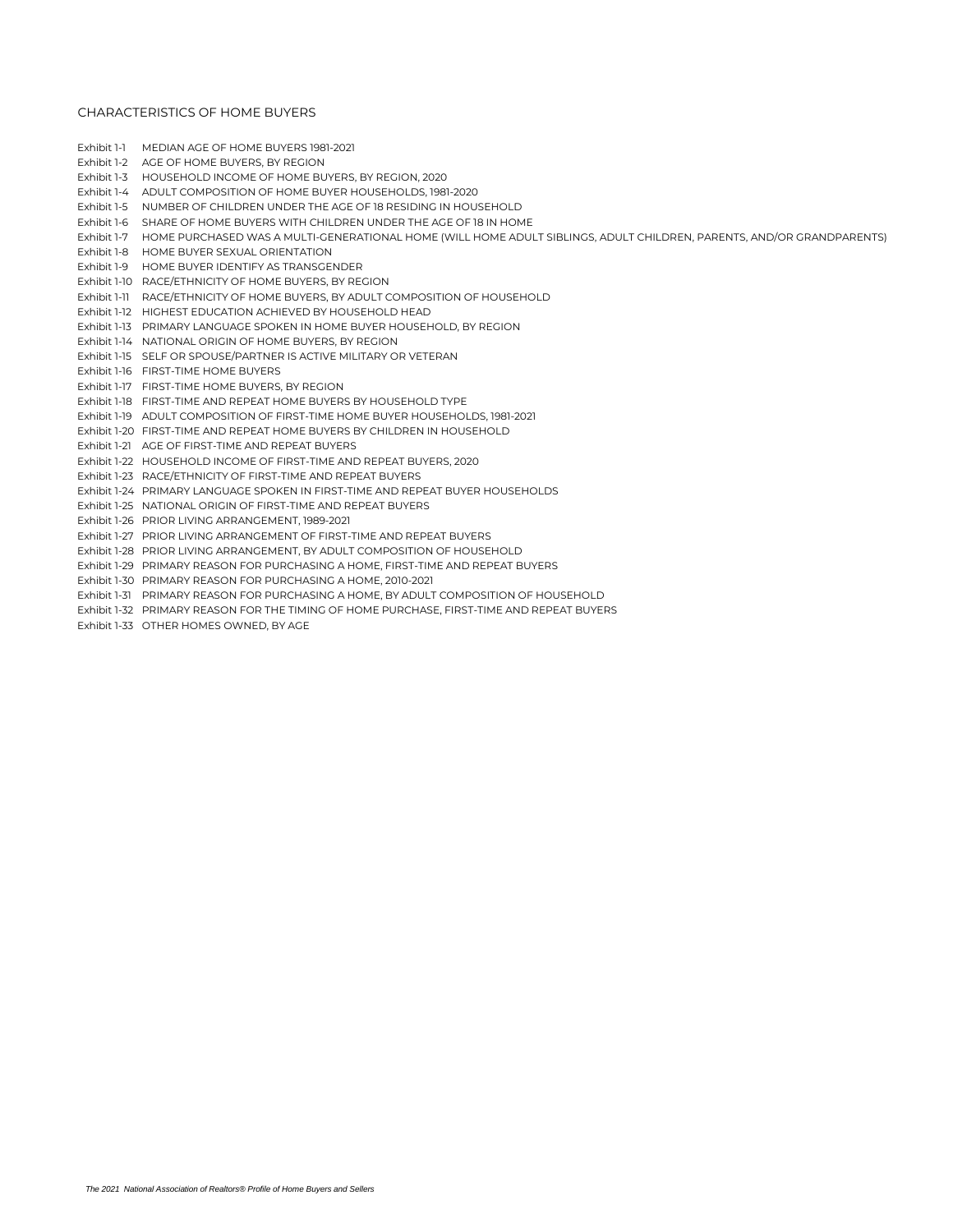#### Exhibit 1-1 **MEDIAN AGE OF HOME BUYERS 1981-2021** *(Percentage Distribution)*

|      |               | First-        |               |
|------|---------------|---------------|---------------|
|      | All           | time          | Repeat        |
| Year | <b>Buyers</b> | <b>Buyers</b> | <b>Buyers</b> |
| 1981 | 31            | 29            | 36            |
| 1985 | 33            | 29            | 37            |
| 1987 | 35            | 29            | 39            |
| 1989 | 34            | 30            | 40            |
| 1991 | 35            | 28            | 42            |
| 1993 | 42            | 32            | 44            |
| 1995 | 37            | 31            | 41            |
| 1997 | 35            | 32            | 39            |
| 2000 | 39            | 32            | 45            |
| 2002 | 36            | 31            | 41            |
| 2003 | 40            | 32            | 46            |
| 2004 | 39            | 32            | 45            |
| 2005 | 40            | 32            | 46            |
| 2006 | 41            | 32            | 47            |
| 2007 | 39            | 31            | 46            |
| 2008 | 39            | 30            | 47            |
| 2009 | 39            | 30            | 48            |
| 2010 | 39            | 30            | 49            |
| 2011 | 45            | 31            | 53            |
| 2012 | 42            | 31            | 51            |
| 2013 | 42            | 31            | 52            |
| 2014 | 44            | 31            | 53            |
| 2015 | 44            | 31            | 53            |
| 2016 | 44            | 32            | 52            |
| 2017 | 45            | 32            | 54            |
| 2018 | 46            | 32            | 55            |
| 2019 | 47            | 33            | 55            |
| 2020 | 47            | 33            | 55            |
| 2021 | 45            | 33            | 56            |

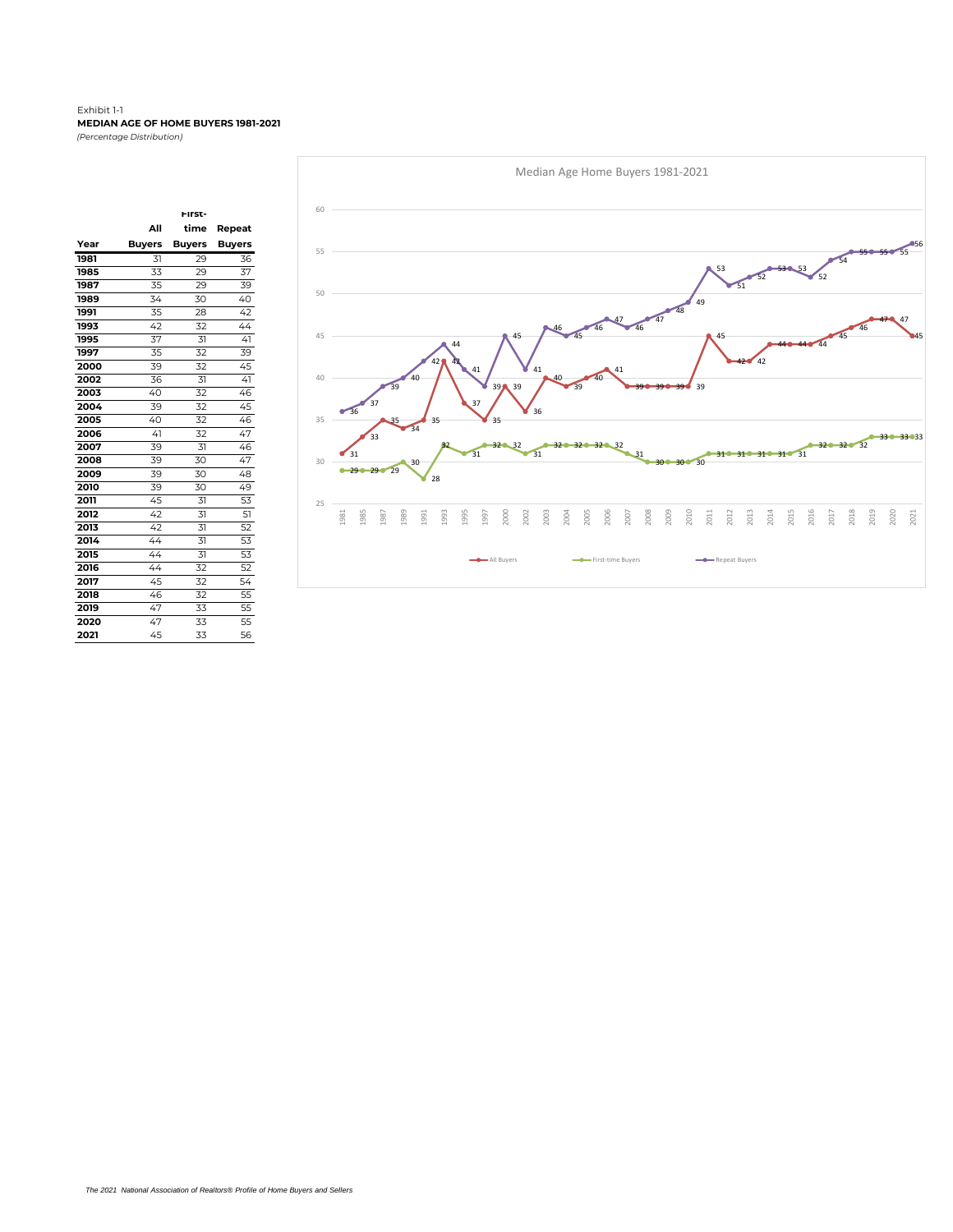# **Indiana**

## **Number of Total Respondents = 203**

Exhibit 1-2 **AGE OF HOME BUYERS, BY REGION**

*(Percentage Distribution)*

|                           |                |      | <b>BUYERS WHO PURCHASED A HOME IN THE</b> |                |       |      |
|---------------------------|----------------|------|-------------------------------------------|----------------|-------|------|
|                           | <b>Indiana</b> | U.S. | <b>Northeast</b>                          | <b>Midwest</b> | South | West |
| 18 to 24 years            | 4%             | 2%   | 2%                                        | 3%             | 3%    | 2%   |
| 25 to 34 years            | 29             | 24   | 29                                        | 30             | 20    | 24   |
| 35 to 44 years            | 19             | 22   | 25                                        | 22             | 20    | 23   |
| 45 to 54 years            | 14             | 14   | 13                                        | 12             | 16    | 12   |
| 55 to 64 years            | 14             | 17   | 14                                        | 16             | 18    | 18   |
| 65 to 74 years            | 16             | 16   | 13                                        | 12             | 19    | 16   |
| 75 years or older         | 5              | 5    | 4                                         | 5              | 5     | 5    |
| <b>Median age (years)</b> | 43             | 45   | 42                                        | 41             | 49    | 45   |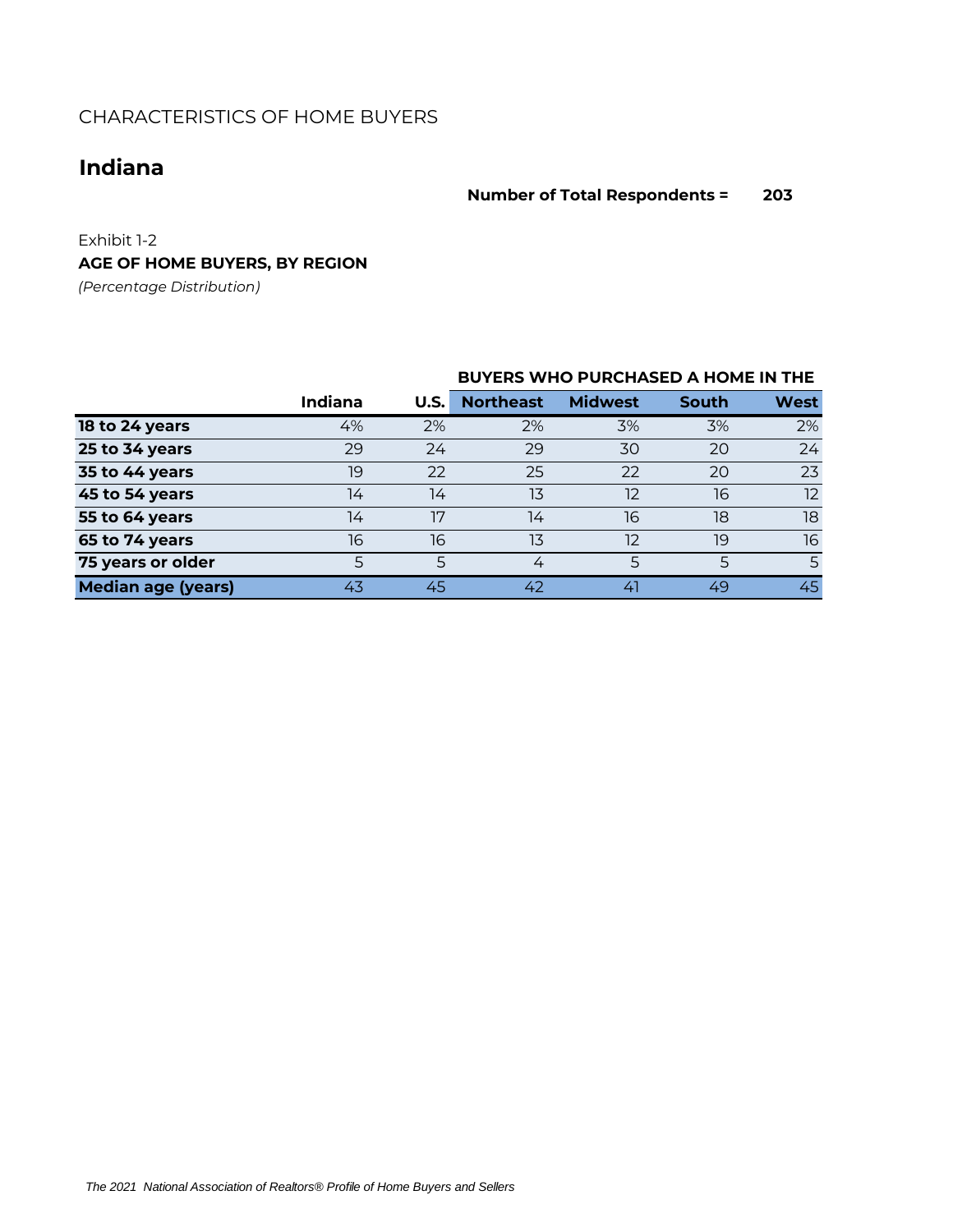## Exhibit 1-3

## **HOUSEHOLD INCOME OF HOME BUYERS, BY REGION, 2020**

*(Percentage Distribution)*

|                             |                 |                 | <b>BUYERS WHO PURCHASED A HOME IN THE</b> |                |          |                 |  |  |  |  |
|-----------------------------|-----------------|-----------------|-------------------------------------------|----------------|----------|-----------------|--|--|--|--|
|                             | Indiana         | U.S.            | <b>Northeast</b>                          | <b>Midwest</b> | South    | <b>West</b>     |  |  |  |  |
| <b>Less than \$25,000</b>   | 3%              | 2%              | 2%                                        | 3%             | 3%       | 2%              |  |  |  |  |
| \$25,000 to \$34,999        | 6               | 3               | 3                                         | 4              | 4        | 2               |  |  |  |  |
| \$35,000 to \$44,999        | 7               | 5               | 4                                         | 6              | 5        | 5               |  |  |  |  |
| \$45,000 to \$54,999        | 8               | 7               | 6                                         | 8              | 7        | 5               |  |  |  |  |
| \$55,000 to \$64,999        | 6               | 7               | 6                                         | 7              | 7        | 6               |  |  |  |  |
| \$65,000 to \$74,999        | 9               | 7               | 7                                         | 7              | 8        | 7               |  |  |  |  |
| \$75,000 to \$84,999        | $\overline{11}$ | 8               | 7                                         | 9              | 9        | 7               |  |  |  |  |
| \$85,000 to \$99,999        | 12              | 10              | 10                                        | 11             | 10       | 9               |  |  |  |  |
| \$100,000 to \$124,999      | 15              | 14              | 15                                        | 14             | 12       | 14              |  |  |  |  |
| \$125,000 to \$149,999      | 8               | 10              | 10                                        | 10             | 10       | 11              |  |  |  |  |
| \$150,000 to \$174,999      | 5               | 8               | 8                                         | 7              | 8        | 9               |  |  |  |  |
| \$175,000 to \$199,999      | 3               | 5               | 6                                         | 4              | 4        | 6               |  |  |  |  |
| \$200,000 or more           | 8               | $1\overline{3}$ | 16                                        | 9              | 12       | $\overline{20}$ |  |  |  |  |
| <b>Median income (2020)</b> | \$85,000        | \$102,000       | \$108,300                                 | \$93,200       | \$95,500 | \$112,500       |  |  |  |  |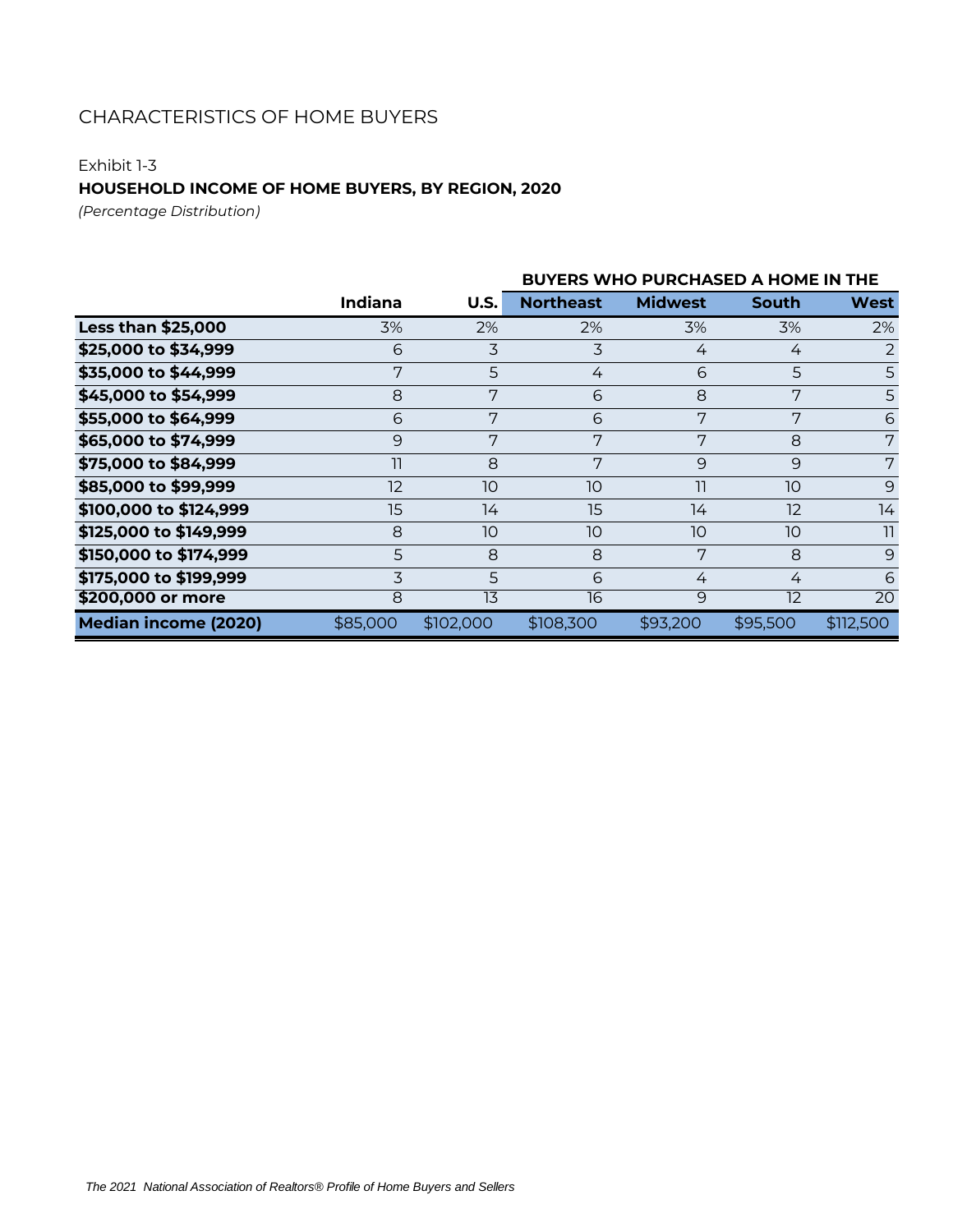Exhibit 1-4 **ADULT COMPOSITION OF HOME BUYER HOUSEHOLDS, 1981-2020** *(Percentage Distribution)*

#### **Indiana**

|                         | 2021 |
|-------------------------|------|
| <b>Married couple</b>   | 62%  |
| Single female           |      |
| <b>Single male</b>      |      |
| <b>Unmarried couple</b> |      |
| Other                   |      |

**U.S.**

|                         | 1981 | 1985 | 1987 | 1989 | 1991 | 1993 | 1995 | 1997 | 1999 | 2001 | 2003 | 2004 | 2005 | 2006 | 2007 | 2008 | 2009 | 2010 | 2011 | 2012 | 2013 | 2014 | 2015 | 2016 | 2017 | 2018 | 2019 | 2020 | 2021 |
|-------------------------|------|------|------|------|------|------|------|------|------|------|------|------|------|------|------|------|------|------|------|------|------|------|------|------|------|------|------|------|------|
| <b>Married couple</b>   | 73%  | 81%  | 79%  | 74%  | 76%  | 68%  | 70%  | 64%  | 66%  | 68%  | 59%  | 62%  | 61%  | 61%  | 62%  | 61%  | 60%  | 58%  | 64%  | 65%  | 66%  | 65%  | 67%  | 66%  | 65%  | 63%  | 61%  | 62%  | 60%  |
| <b>Single female</b>    |      |      |      |      |      |      |      |      |      |      |      | 18   |      | 22   | 20   | 20   |      | 20   |      |      |      |      |      |      |      |      |      |      |      |
| <b>Single male</b>      |      |      |      |      |      |      |      |      |      |      |      |      |      |      |      |      |      |      |      |      |      |      |      |      |      |      |      |      |      |
| <b>Unmarried couple</b> |      |      |      |      |      |      |      |      |      |      |      |      |      |      |      |      |      |      |      |      |      |      |      |      |      |      |      |      |      |
| Other                   |      |      |      |      |      |      |      |      |      |      |      |      |      |      |      |      |      |      |      |      |      |      |      |      |      |      |      |      |      |

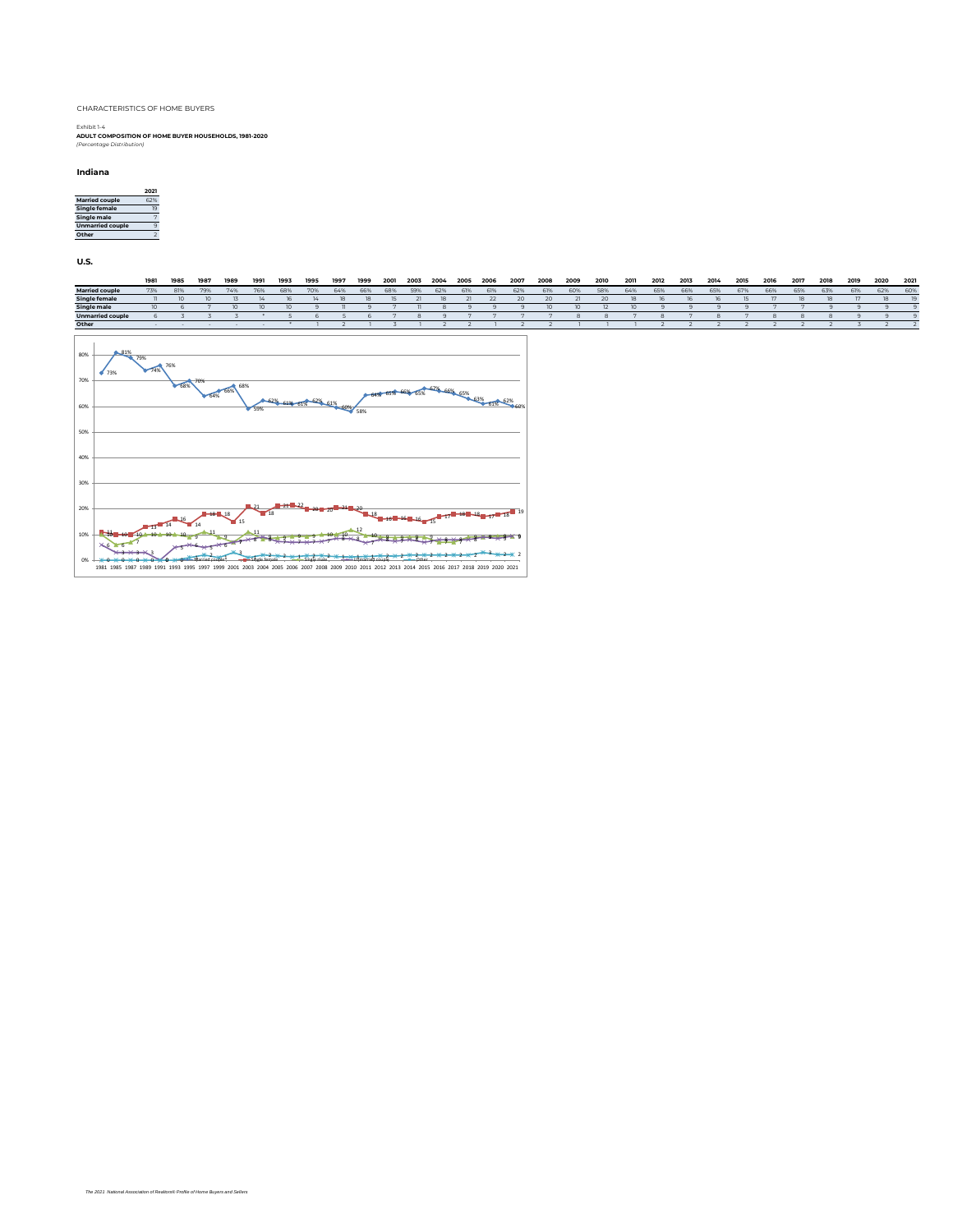## Exhibit 1-5

**NUMBER OF CHILDREN UNDER THE AGE OF 18 RESIDING IN HOUSEHOLD**

*(Percentage Distribution of Households)*

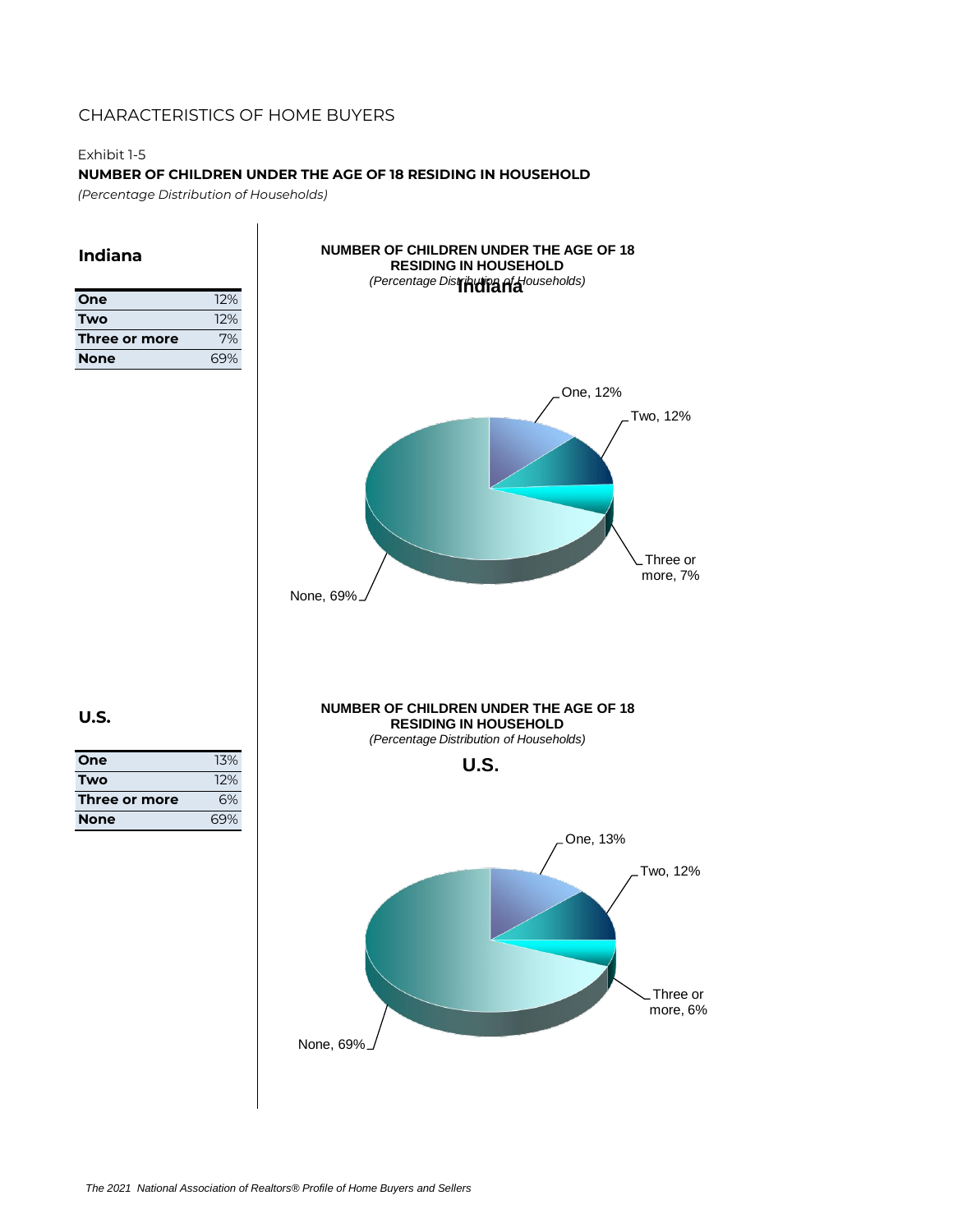0% 10% 20% 30% 40%

# Exhibit 1-6<br><del>SHARE OF HOME BUYERS WITH CHILDREN UNDER THE AGE OF 18 IN HOME<br>*(Percentage Distribution)*</del>

1981 1985 1987 1989 1991 2000 2002<del>-2003</del>:2008n-2006r2006c2008-2008 2009-2010 201018042n204ahc014 2015 2016 2017 2018 2019 2020 2021

|         | 1981                     | 1985 | 1987 | 1989 | 1991 | 2000 | 2002 | 2003 | 2004                                                           | 2005 | 2006 | 2007 | 2008 | 2009 | 2010 | 2011 | 2012 | 2013 | 2014 | 2015 | 2016 | 2017 | 2018 | 2019 | 2020 | 2021 |
|---------|--------------------------|------|------|------|------|------|------|------|----------------------------------------------------------------|------|------|------|------|------|------|------|------|------|------|------|------|------|------|------|------|------|
| Childre | 41%                      | 58%  | 55%  | 51%  | 45%  | 42%  | 46%  | 38%  | 43%                                                            | 39%  | 38%  | 38%  | 38%  | 37%  | 35%  | 36%  | 41%  | 40%  | 37%  | 37%  | 38%  | 37%  | 34%  | 35%  | 33%  | 31%  |
| No Chil | 59%                      | 42%  | 45%  | 49%  | 55%  | 58%  | 54%  | 62%  | 57%                                                            | 61%  | 62%  | 62%  | 62%  | 63%  | 65%  | 64%  | 59%  | 60%  | 63%  | 63%  | 62%  | 63%  | 66%  | 65%  | 67%  | 69%  |
|         | 80%<br>70%<br>60%<br>50% |      |      |      |      |      |      |      | SHARE OF HOME BUYERS WITH CHILDREN UNDER THE AGE OF 18 IN HOME |      |      |      |      |      |      |      |      |      |      |      |      |      |      |      |      |      |

*The 2021 National Association of Realtors® Profile of Home Buyers and Sellers*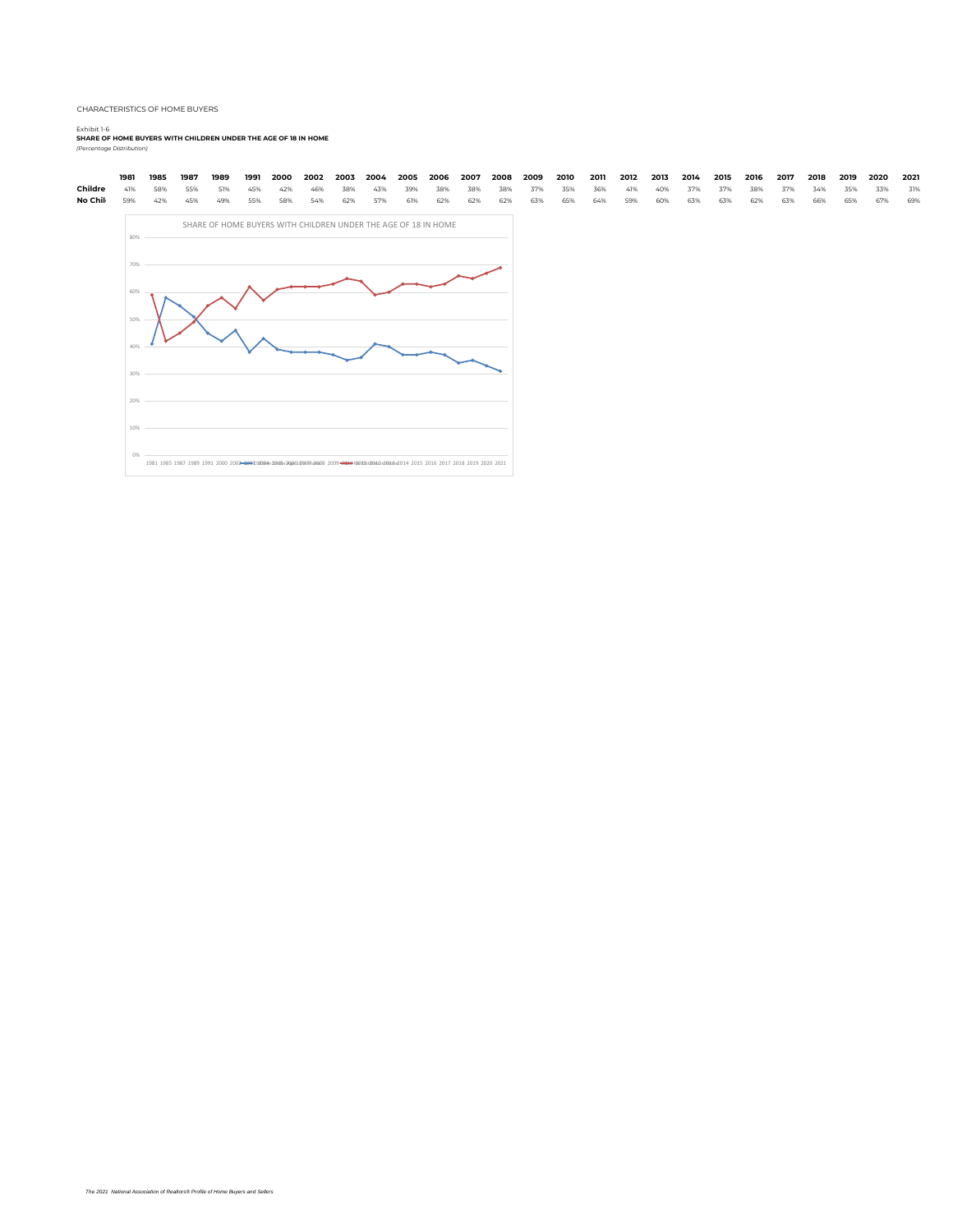#### Exhibit 1-7

**HOME PURCHASED WAS A MULTI-GENERATIONAL HOME (WILL HOME ADULT SIBLINGS, ADULT CHILDREN, PARENTS, AND/OR GRANDPARENTS)** *(Percent of Respondents)*

## **Indiana**

|                                                       |                   |                |               |      | ADULT COMPOSITION OF HOUSEHOLD |              | <b>CHILDREN IN HOME</b> |                   |
|-------------------------------------------------------|-------------------|----------------|---------------|------|--------------------------------|--------------|-------------------------|-------------------|
|                                                       |                   |                |               |      |                                |              | <b>Children</b>         | <b>No</b>         |
|                                                       |                   | <b>Married</b> | <b>Single</b> |      | Single Unmarried               |              |                         | under 18 children |
|                                                       | <b>All Buyers</b> | couple         | female        | male | couple                         | <b>Other</b> |                         | in home in home   |
| Multi-generational household                          | 12%               | 30%            | 13%           | 27%  |                                | 50%          | 39%                     | 35%               |
| Reasons for purchase:                                 |                   |                |               |      |                                |              |                         |                   |
| Children/relatives over 18 moving back into the house | 4%                | 7%             |               |      | *                              |              | 4%                      |                   |
| <b>Health/Caretaking of aging parents</b>             | 36                | 36             | 20            | 50   |                                | 50           | 38                      |                   |
| <b>Cost Savings</b>                                   | 16                | 21             |               |      |                                | 50           | 13                      | 100               |
| To spend more time with aging parents                 | 24                | 36             | 20            |      | 寒                              |              | 25                      | $\ast$            |
| Children/relatives over 18 never left home            | 24                | 14             | 40            |      | ×                              | 100          | 25                      | $\ast$            |
| Wanted a larger home that multiple incomes could      |                   |                |               |      |                                |              |                         |                   |
| afford together                                       | 8                 | 7              | $\ast$        | $*$  | $\ast$                         | 50           | 8                       |                   |
| None of the above                                     | 20                | 14             | 40            | 25   | 宴                              |              | 21                      | *                 |
| Other                                                 | 8                 |                |               | 25   |                                | 50           | 8                       |                   |

#### **U.S.**

|  | ADULT COMPOSITION OF HOUSEHOLD |  |
|--|--------------------------------|--|
|  |                                |  |

**CHILDREN IN HOME** 

|                                                       |                   | <b>Married</b>  | <b>Single</b> |                | Single Unmarried |              | <b>Children</b> | <b>No</b><br>under 18 children |
|-------------------------------------------------------|-------------------|-----------------|---------------|----------------|------------------|--------------|-----------------|--------------------------------|
|                                                       | <b>All Buyers</b> | couple          | female        | male           | couple           | <b>Other</b> |                 | in home in home                |
| Multi-generational household                          | 11%               | 11%             | 13%           | 8%             | 5%               | 43%          | 14%             | 10%                            |
| Reasons for purchase:                                 |                   |                 |               |                |                  |              |                 |                                |
| <b>Health/Caretaking of aging parents</b>             | 29%               | 31%             | 27%           | 20%            | 11%              | 42%          | 26%             | 31%                            |
| Children/relatives over 18 moving back into the house | 16                | 17              | 14            | 18             | 18               | 10           | 18              | 14                             |
| <b>Cost Savings</b>                                   | 16                | 16              | 12            | 18             | 20               | 25           | 22              | 12                             |
| To spend more time with aging parents                 | 17                | 19              | 12            | 20             | 9                | 19           | 26              | 11                             |
| Children/relatives over 18 never left home            | 13                | 16              | 8             | $\overline{2}$ | 9                | 15           | 15              | 12                             |
| Wanted a larger home that multiple incomes could      |                   |                 |               |                |                  |              |                 |                                |
| afford together                                       | 10                | 10 <sup>°</sup> | 6             | 9              | 14               | 21           | 15              | 7                              |
| None of the above                                     | 24                | 22              | 30            | 40             | 26               | 15           | 16              | 30                             |
| Other                                                 | 10 <sup>°</sup>   | 9               | 15            | 4              | 9                | 11           |                 | 10                             |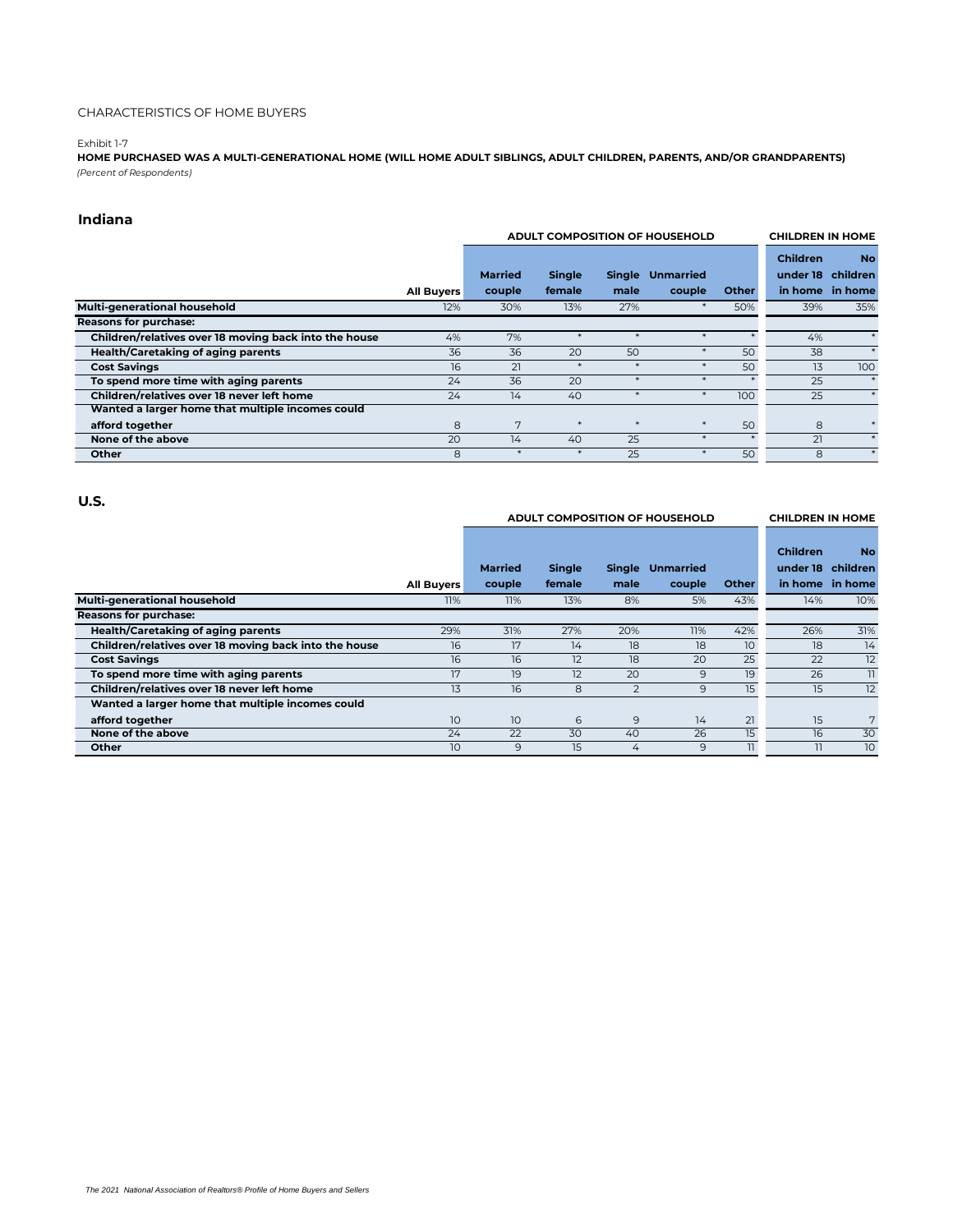Exhibit 1-8 **HOME BUYER SEXUAL ORIENTATION**

*(Percentage Distribution)*

# **Indiana**

| <b>Heterosexual or straight</b> |        | 91%  |
|---------------------------------|--------|------|
| <b>Gay or lesbian</b>           |        | 2%   |
| <b>Bisexual</b>                 |        | 3%   |
| <b>Prefer to self-describe</b>  | $\ast$ |      |
| <b>Prefer not to answer</b>     |        | 70/2 |

# **U.S.**

| <b>Heterosexual or straight</b> | 89% |
|---------------------------------|-----|
| <b>Gay or lesbian</b>           | 4%  |
| <b>Bisexual</b>                 | 2%  |
| <b>Prefer to self-describe</b>  | 1%  |
| <b>Prefer not to answer</b>     |     |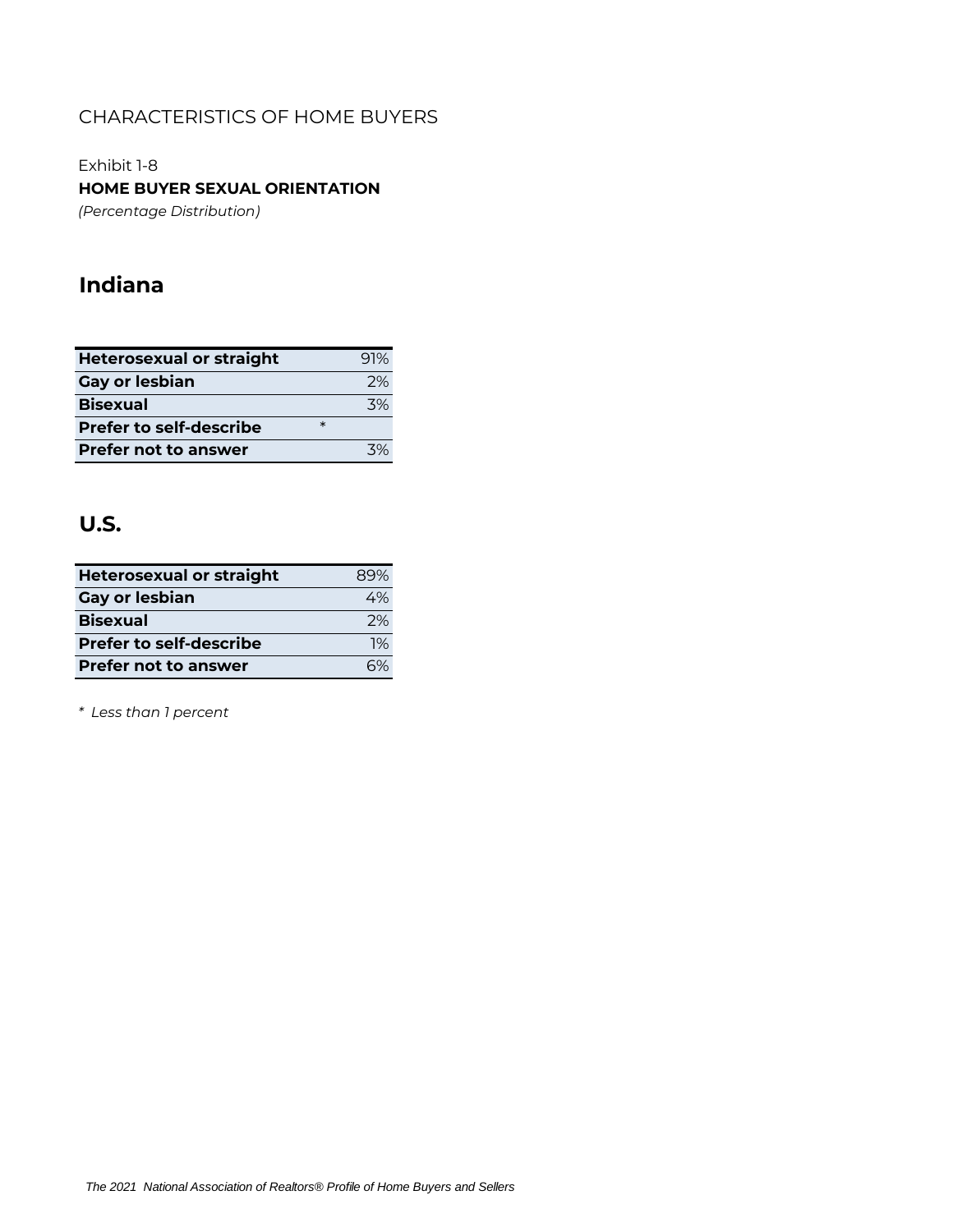Exhibit 1-9 **HOME BUYER IDENTIFY AS TRANSGENDER** *(Percentage Distribution)*

# **Indiana**

| <b>Identify as transgender</b> | $1\%$ |
|--------------------------------|-------|
| Do not identify as transgender | 98%   |
| <b>Prefer not to answer</b>    | 1%    |

# **U.S.**

| <b>Identify as transgender</b> |        |
|--------------------------------|--------|
| Do not identify as transgender | 99%    |
| <b>Prefer not to answer</b>    | $\ast$ |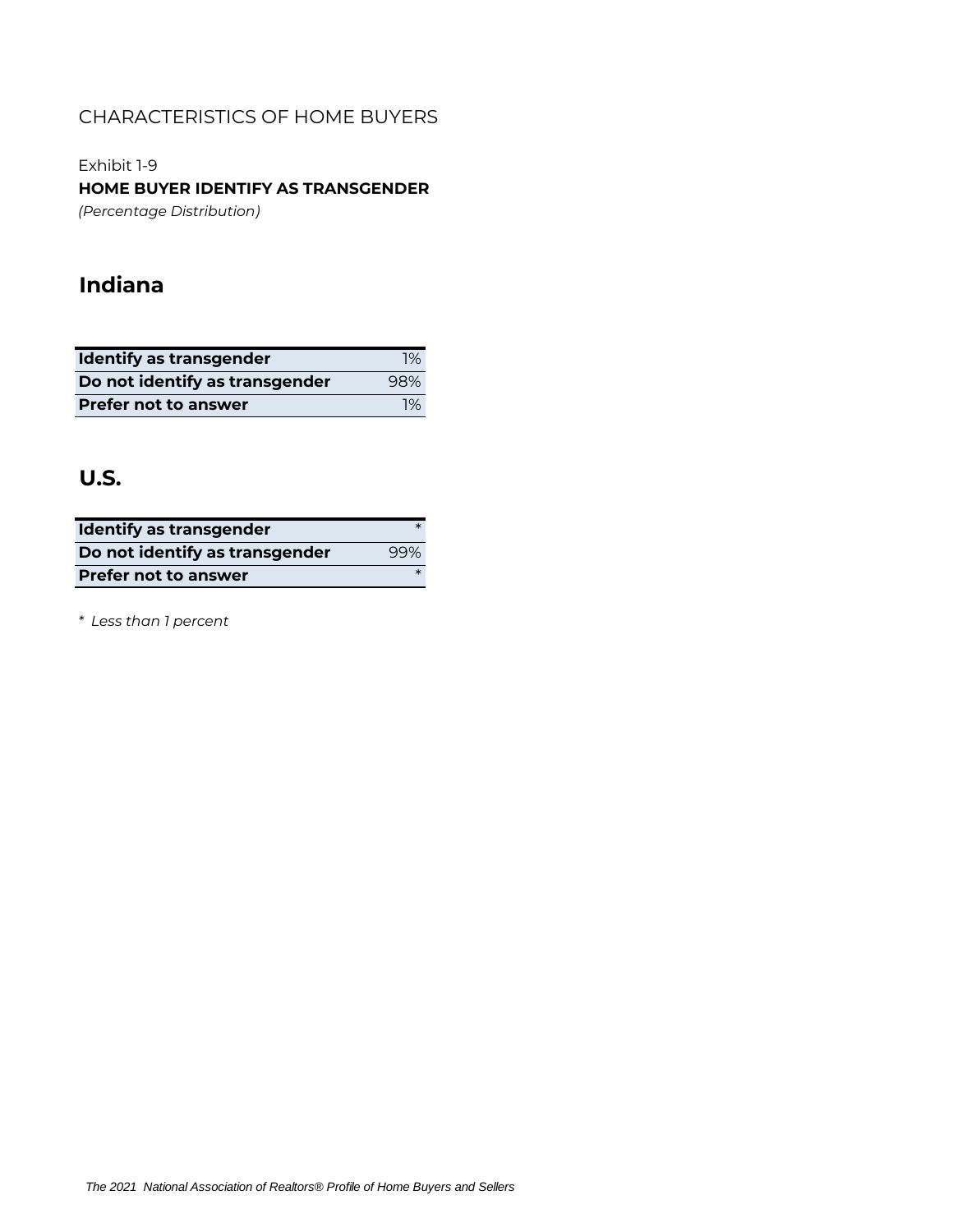## Exhibit 1-10

## **RACE/ETHNICITY OF HOME BUYERS, BY REGION**

*(Percent of Respondents)*

|                               | Indiana | <b>U.S.</b> | <b>Northeast</b> | <b>Midwest</b> | South | West |
|-------------------------------|---------|-------------|------------------|----------------|-------|------|
| <b>White/Caucasian</b>        | 91%     | 82%         | 87%              | 90%            | 80%   | 74%  |
| <b>Hispanic/Latino</b>        |         |             |                  |                |       |      |
| <b>Asian/Pacific Islander</b> |         | 6           |                  |                |       | 13   |
| <b>Black/African-American</b> |         | 6           |                  |                | 9     | マ    |
| <b>Other</b>                  | $\ast$  |             |                  |                |       |      |

## **BUYERS WHO PURCHASED A HOME IN THE**

*Note: Respondents were permitted to select as many races and ethnicities as they felt applicable. The percentage distribution may therefore sum to more than 100 percent.*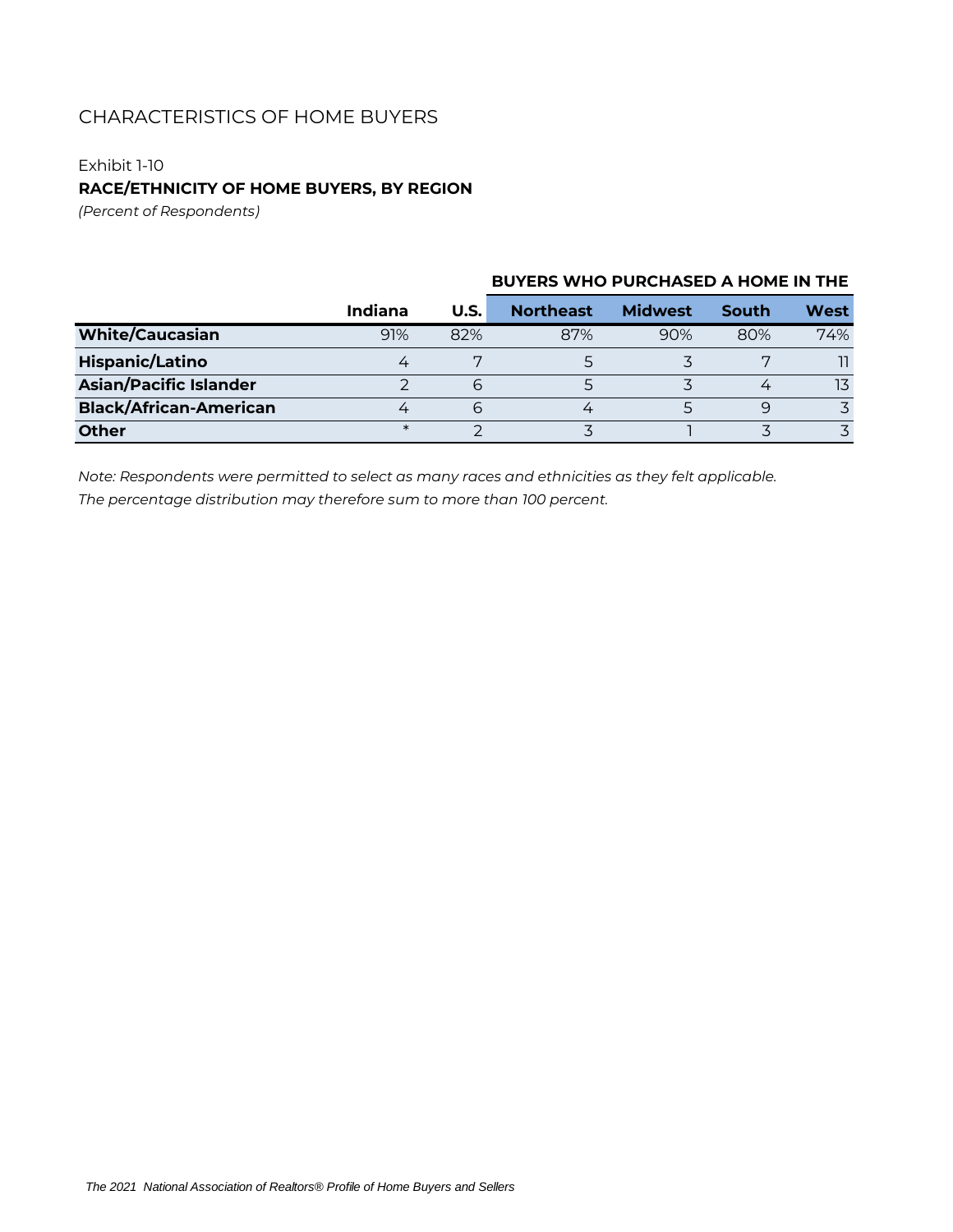### Exhibit 1-11

## **RACE/ETHNICITY OF HOME BUYERS, BY ADULT COMPOSITION OF HOUSEHOLD**

*(Percent of Respondents)*

# **Indiana**

|                               |                   | <b>ADULT COMPOSITION OF HOUSEHOLD</b> |               |               |                  |              | <b>CHILDREN IN HOME</b> |                                   |
|-------------------------------|-------------------|---------------------------------------|---------------|---------------|------------------|--------------|-------------------------|-----------------------------------|
|                               |                   | <b>Married</b>                        | <b>Single</b> | <b>Single</b> | <b>Unmarried</b> |              | <b>Children</b>         | <b>No</b><br>under 18 children in |
|                               | <b>All Buyers</b> | couple                                | female        | male          | couple           | <b>Other</b> | in home                 | home                              |
| <b>White/Caucasian</b>        | 91%               | 91%                                   | 85%           | 93%           | 100%             | 100%         | 80%                     | 93%                               |
| <b>Black/African-American</b> | 4                 | $\mathcal{P}$                         | 13            | 7             |                  |              |                         | 100                               |
| <b>Hispanic/Latino</b>        | 4                 | 6                                     |               | 7             | $\ast$           |              | 9                       | 3                                 |
| <b>Asian/Pacific Islander</b> |                   |                                       |               |               |                  |              | 13                      | 5                                 |
| <b>Other</b>                  |                   |                                       |               |               |                  |              |                         |                                   |

*\* Less than 1 percent*

**U.S.**

|                               |                   | <b>ADULT COMPOSITION OF HOUSEHOLD</b> |               |               |                  |              |                 | <b>CHILDREN IN HOME</b>           |
|-------------------------------|-------------------|---------------------------------------|---------------|---------------|------------------|--------------|-----------------|-----------------------------------|
|                               |                   | <b>Married</b>                        | <b>Single</b> | <b>Single</b> | <b>Unmarried</b> |              | <b>Children</b> | <b>No</b><br>under 18 children in |
|                               | <b>All Buyers</b> | couple                                | female        | male          | couple           | <b>Other</b> | in home         | home                              |
| <b>White/Caucasian</b>        | 82%               | 82%                                   | 81%           | 82%           | 87%              | 75%          | 76%             | 85%                               |
| <b>Hispanic/Latino</b>        | ヮ                 | 7                                     | ヮ             | 5             | 6                |              | 10              | 5                                 |
| <b>Asian/Pacific Islander</b> | 6                 | 7                                     |               | 6             | 5                | 7            | 8               | 4                                 |
| <b>Black/African-American</b> | 6                 | 5                                     | 10            | 6             |                  | 3            | 7               | 5                                 |
| <b>Other</b>                  | っ                 | $\overline{2}$                        |               | 4             | $\overline{2}$   | 6            |                 | $\overline{2}$                    |

*Note: Respondents were permitted to select as many races and ethnicities as they felt applicable. The percentage distribution may therefore sum to more than 100 percent.*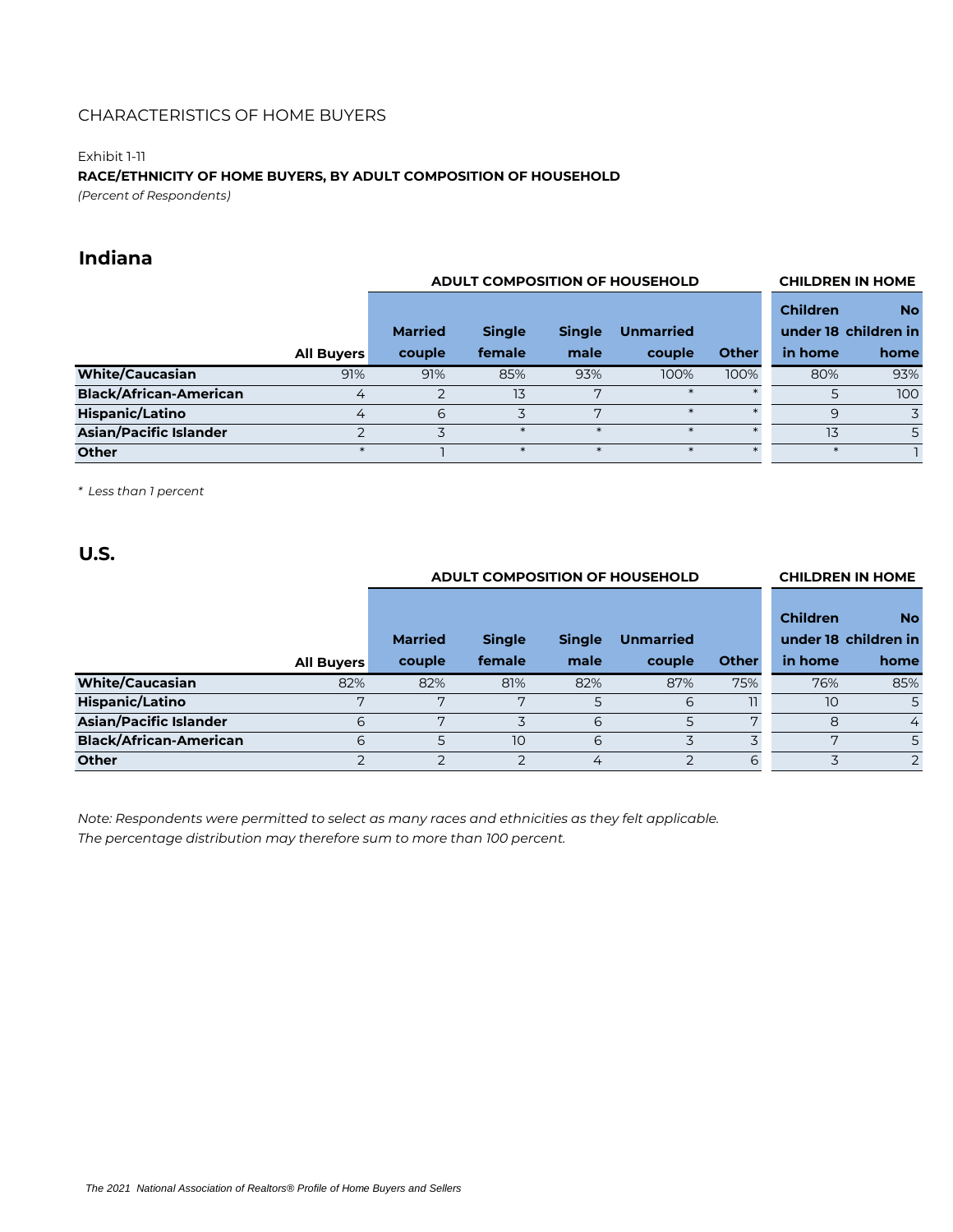## Exhibit 1-12

**HIGHEST EDUCATION ACHIEVED BY HOUSEHOLD HEAD**

*(Percentage Distribution)*

|                             | <b>All Buyers</b> |
|-----------------------------|-------------------|
| Less than high school       | 1%                |
| <b>High school graduate</b> | 15%               |
| <b>Associate's degree</b>   | 13%               |
| <b>Bachelor's degree</b>    | 31%               |
|                             |                   |
| <b>Some Graduate School</b> | 7%                |
| Master's                    |                   |
| degree/MBA/law degree       | 77%               |
| Doctoral degree             | 7%                |



*The 2021 National Association of Realtors® Profile of Home Buyers and Sellers*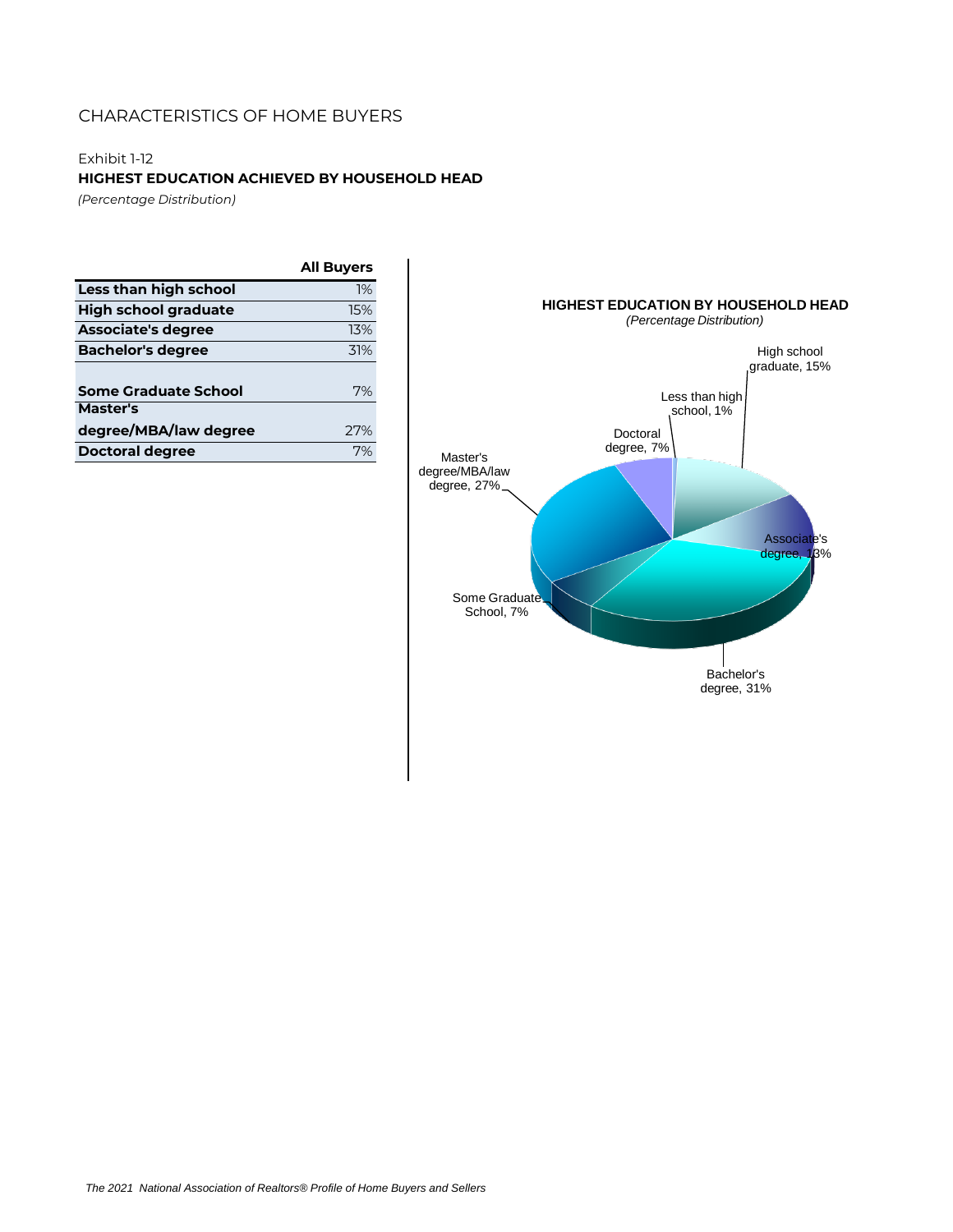### Exhibit 1-13

## **PRIMARY LANGUAGE SPOKEN IN HOME BUYER HOUSEHOLD, BY REGION**

*(Percentage Distribution)*

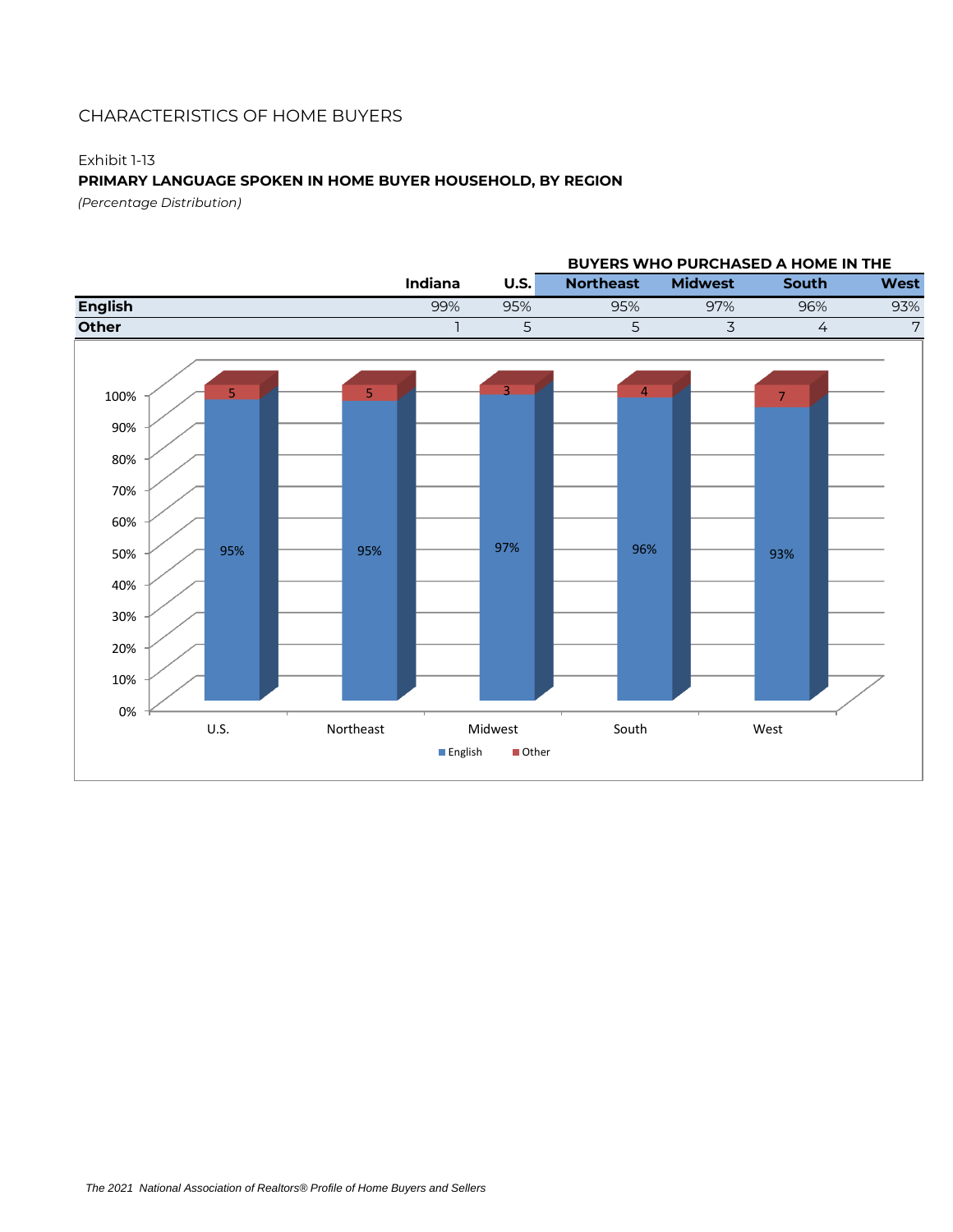## Exhibit 1-14

## **NATIONAL ORIGIN OF HOME BUYERS, BY REGION**

*(Percentage Distribution)*

|                  |         |             | <b>BUYERS WHO PURCHASED A HOME IN THE</b> |                |       |      |  |
|------------------|---------|-------------|-------------------------------------------|----------------|-------|------|--|
|                  | Indiana | <b>U.S.</b> | <b>Northeast</b>                          | <b>Midwest</b> | South | West |  |
| Born in U.S.     | 96%     | 90%         | 89%                                       | 94%            | 90%   | 85%  |  |
| Not born in U.S. | ∠⊥      | 10%         | 11%                                       | 6%             | 10%   | 15%  |  |

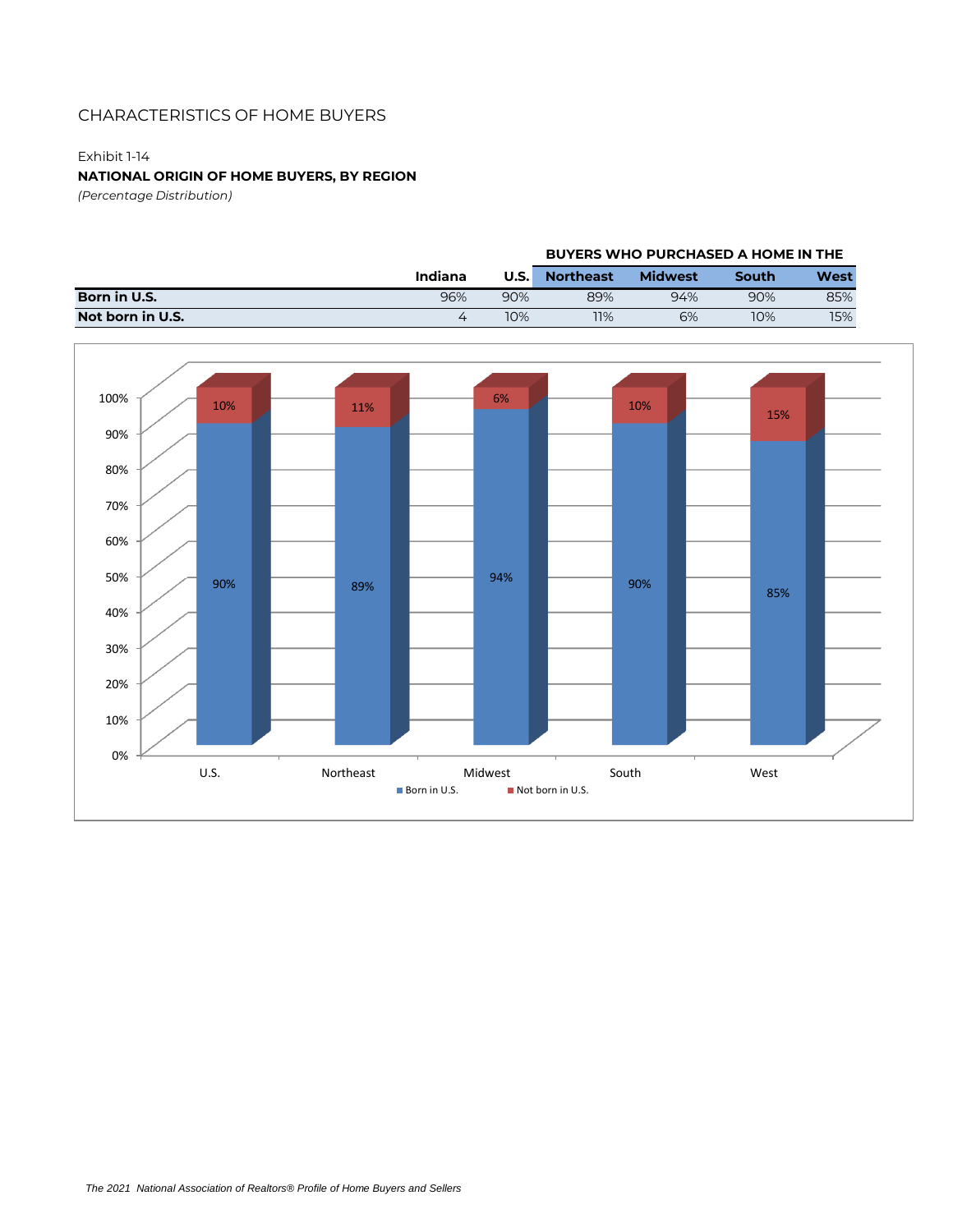Exhibit 1-15

**SELF OR SPOUSE/PARTNER IS ACTIVE MILITARY OR VETERAN**

*(Percentage Distribution)*

# **Indiana**

| An active-duty service member | 1%  |
|-------------------------------|-----|
| A veteran                     | 17% |
| <b>Neither</b>                | 82% |

# **U.S.**

| An active-duty service member | 3%  |
|-------------------------------|-----|
| A veteran                     | 14% |
| <b>Neither</b>                | 84% |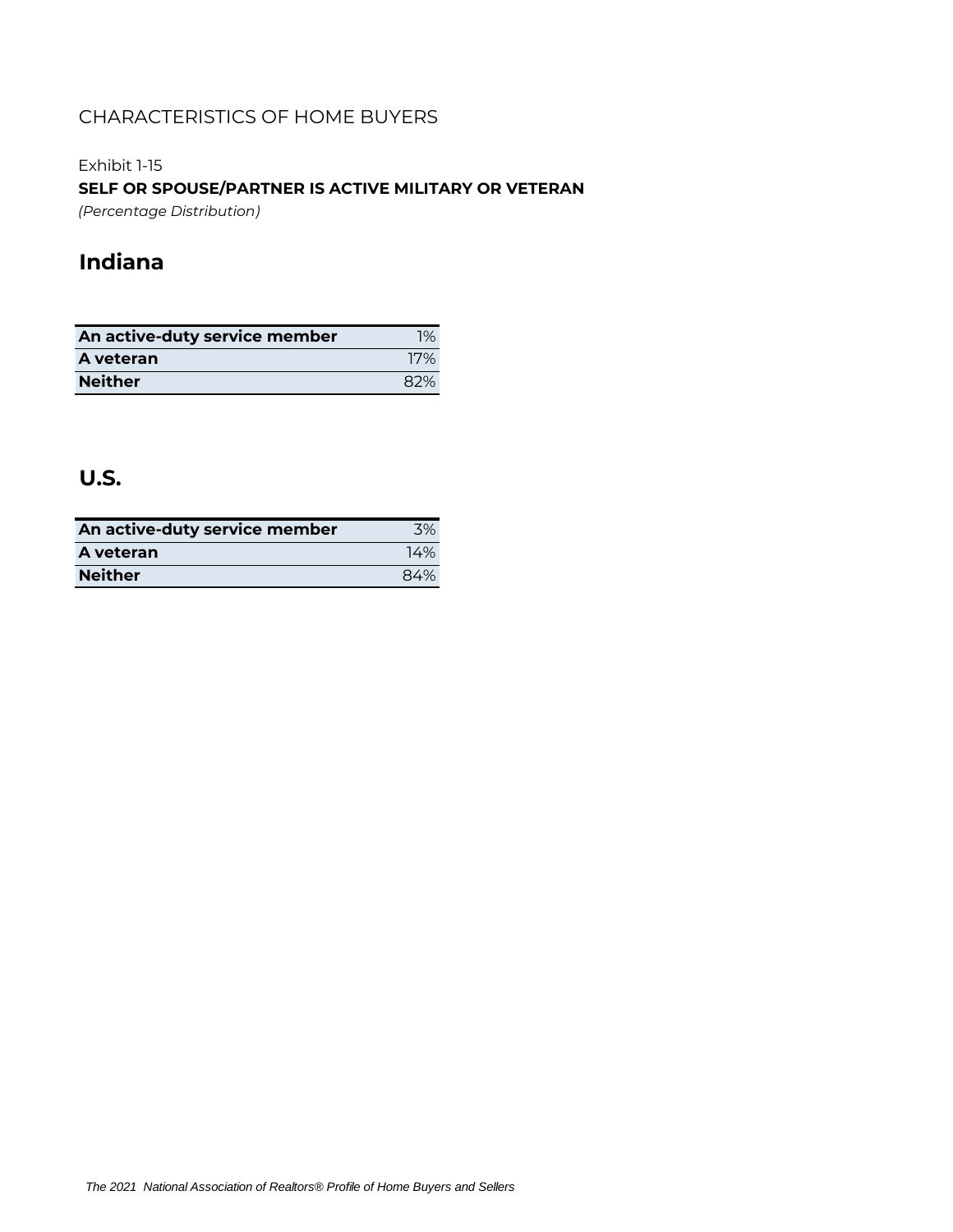Exhibit 1-16 **FIRST-TIME HOME BUYERS**

*(Percent of all Home Buyers)*

| Year |         | Percentage |
|------|---------|------------|
| 1981 |         | 44%        |
| 1985 |         | 37%        |
| 1987 |         | 30%        |
| 1989 |         | 38%        |
| 1991 |         | 44%        |
| 1993 |         | 41%        |
| 1995 |         | 42%        |
| 1997 |         | 42%        |
| 1999 |         | 42%        |
| 2001 |         | 42%        |
| 2003 |         | 40%        |
| 2004 |         | 40%        |
| 2005 |         | 40%        |
| 2006 |         | 36%        |
| 2007 |         | 39%        |
| 2008 |         | 41%        |
| 2009 |         | 47%        |
| 2010 |         | 50%        |
| 2011 |         | 37%        |
| 2012 |         | 39%        |
| 2013 |         | 38%        |
| 2014 |         | 33%        |
| 2015 |         | 32%        |
| 2016 |         | 35%        |
| 2017 |         | 34%        |
| 2018 |         | 33%        |
| 2019 |         | 33%        |
| 2020 |         | 31%        |
| 2021 | US      | 34%        |
|      |         |            |
| 2020 | Indiana | 35%        |



## **FIRST-TIME HOME BUYERS** *(Percent of all Home Buyers)*

**U.S.**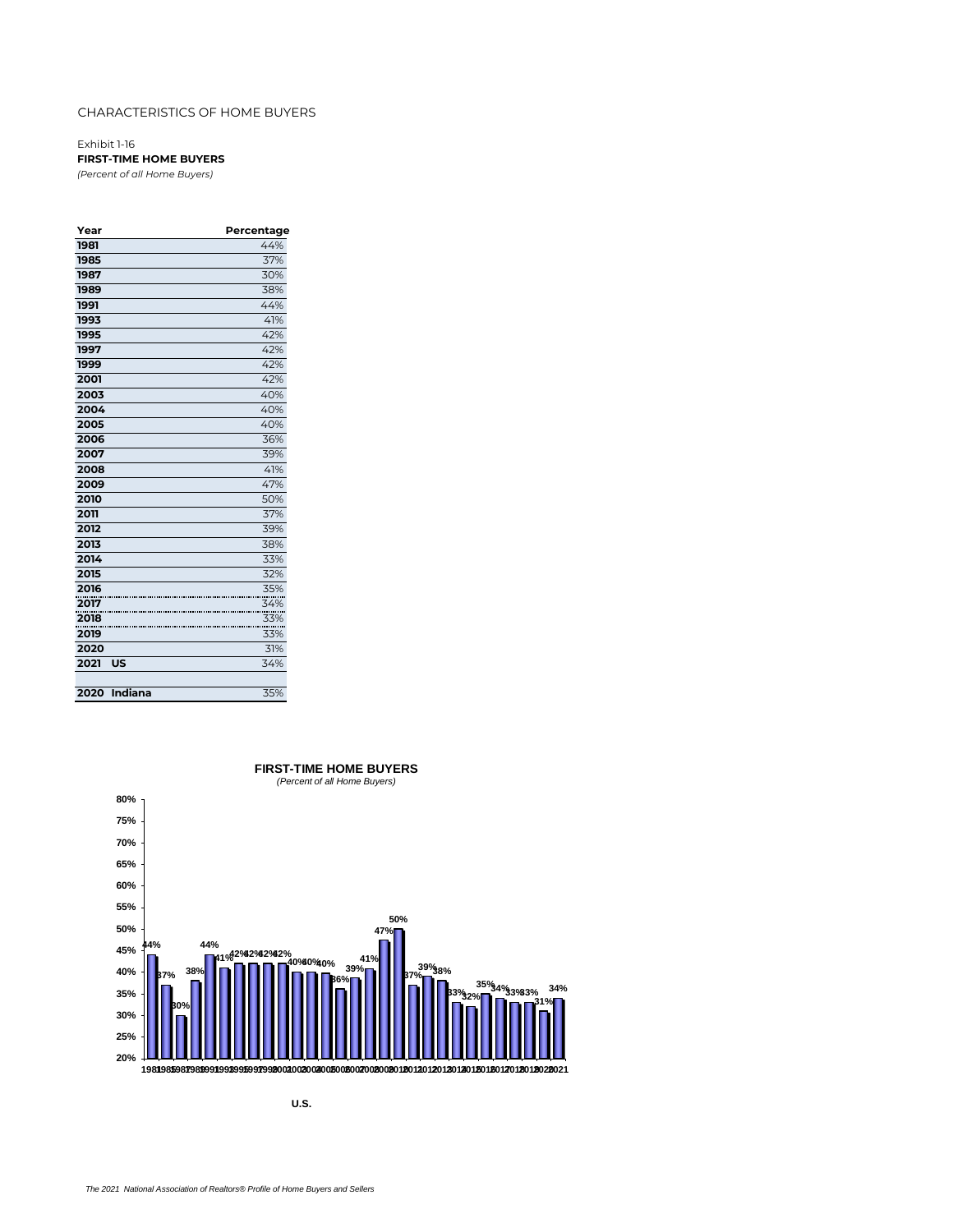Exhibit 1-17

**FIRST-TIME HOME BUYERS, BY REGION**

*(Percent of all Home Buyers)*

| Indiana          | 35% |
|------------------|-----|
| U.S.             | 34% |
| <b>Northeast</b> | 41% |
| <b>Midwest</b>   | 38% |
| South            | 30% |
| West             | 34% |



## **FIRST-TIME HOME BUYERS, BY REGION**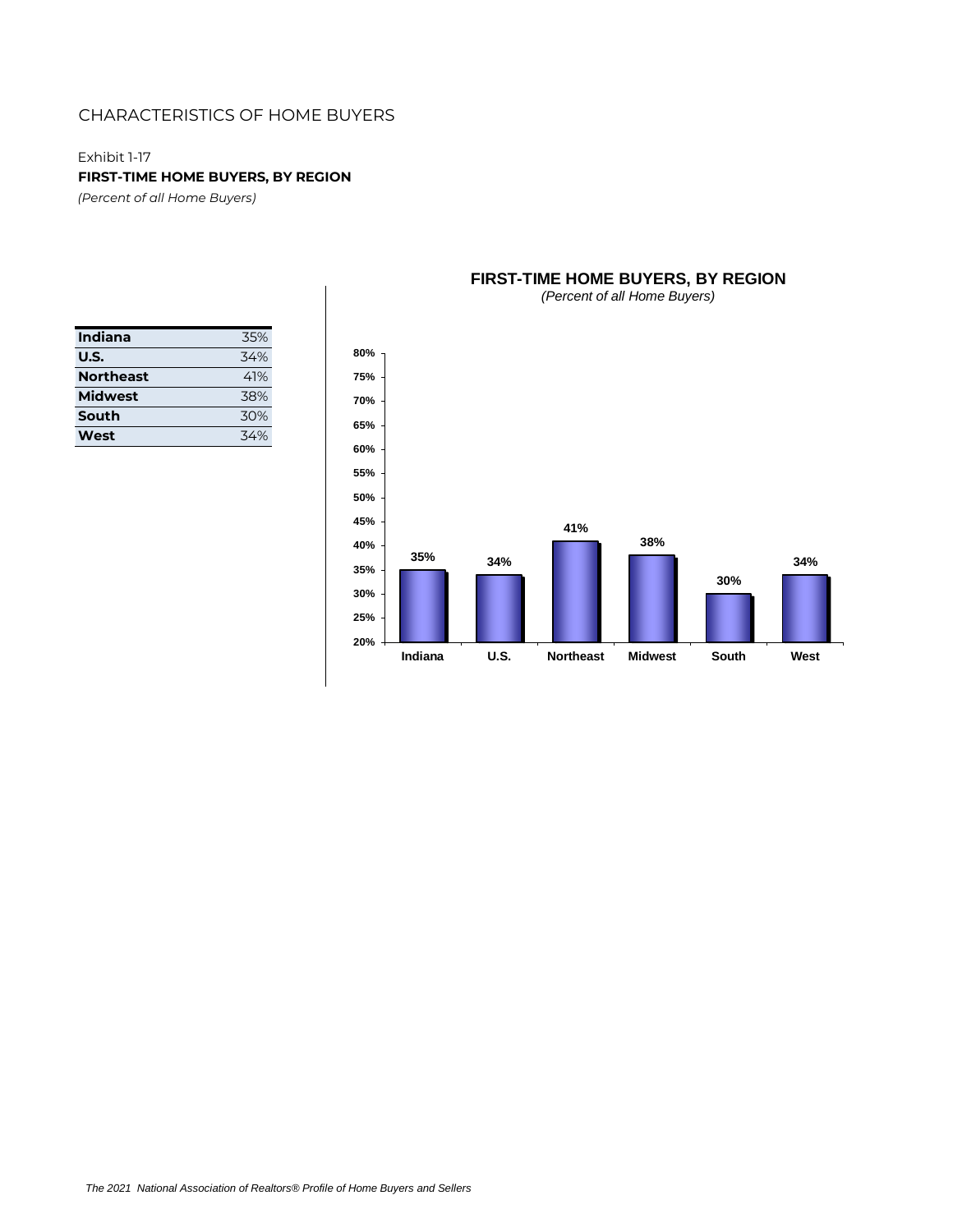#### Exhibit 1-18

**FIRST-TIME AND REPEAT HOME BUYERS BY HOUSEHOLD TYPE** *(Percentage Distribution of Households)*

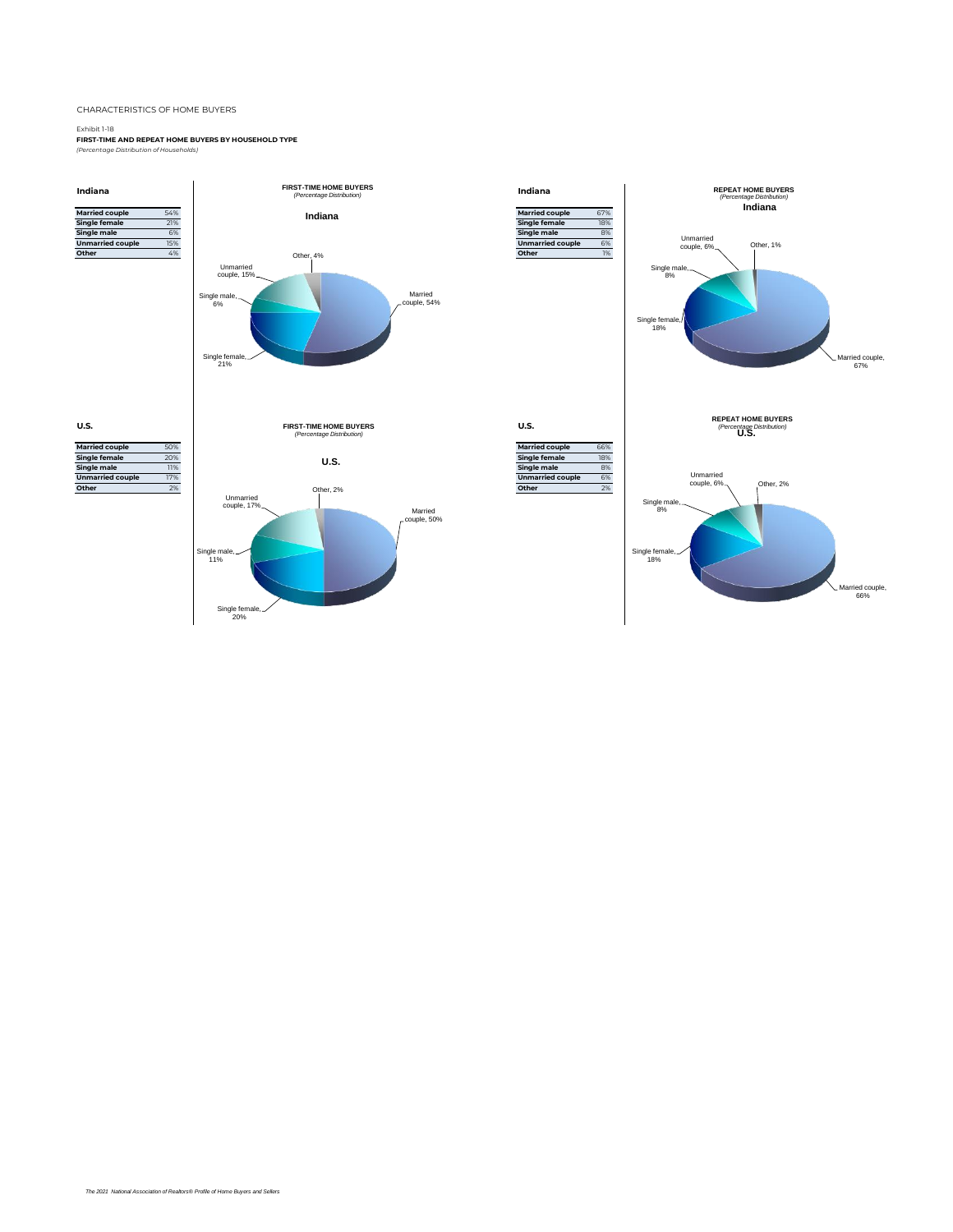Exhibit 1-19 **ADULT COMPOSITION OF FIRST-TIME HOME BUYER HOUSEHOLDS, 1981-2021** *(Percentage Distribution)*

**U.S.**

10%



<sup>11</sup> <sup>10</sup> <sup>10</sup> 10 6 7 <sup>10</sup> <sup>10</sup> <sup>10</sup> 9 11 9 7 11 <sup>8</sup> <sup>9</sup> <sup>9</sup> <sup>9</sup> 10 10 12 10 9 9 9 9 7 7 9 9 9 9 6 3 3 3 0 5 6 5 6 8 9 7 7 7 7 8 8 7 8 7 8 7 8 8 8 9 9 0 0 0 0 0 1 2 1 3 1 2 2 1 2 2 1 1 1 2 2 2 2 2 2 2 3 2 2 0% 1981 1985 1987 1989 1991 1993 **1995 1995 1995 2001 200**3 20<mark>06 2006 2006 2006 2009 2010 2011 2011 2012 2013 2014 2015 2016 2017 2018 2019 2020 2021</mark>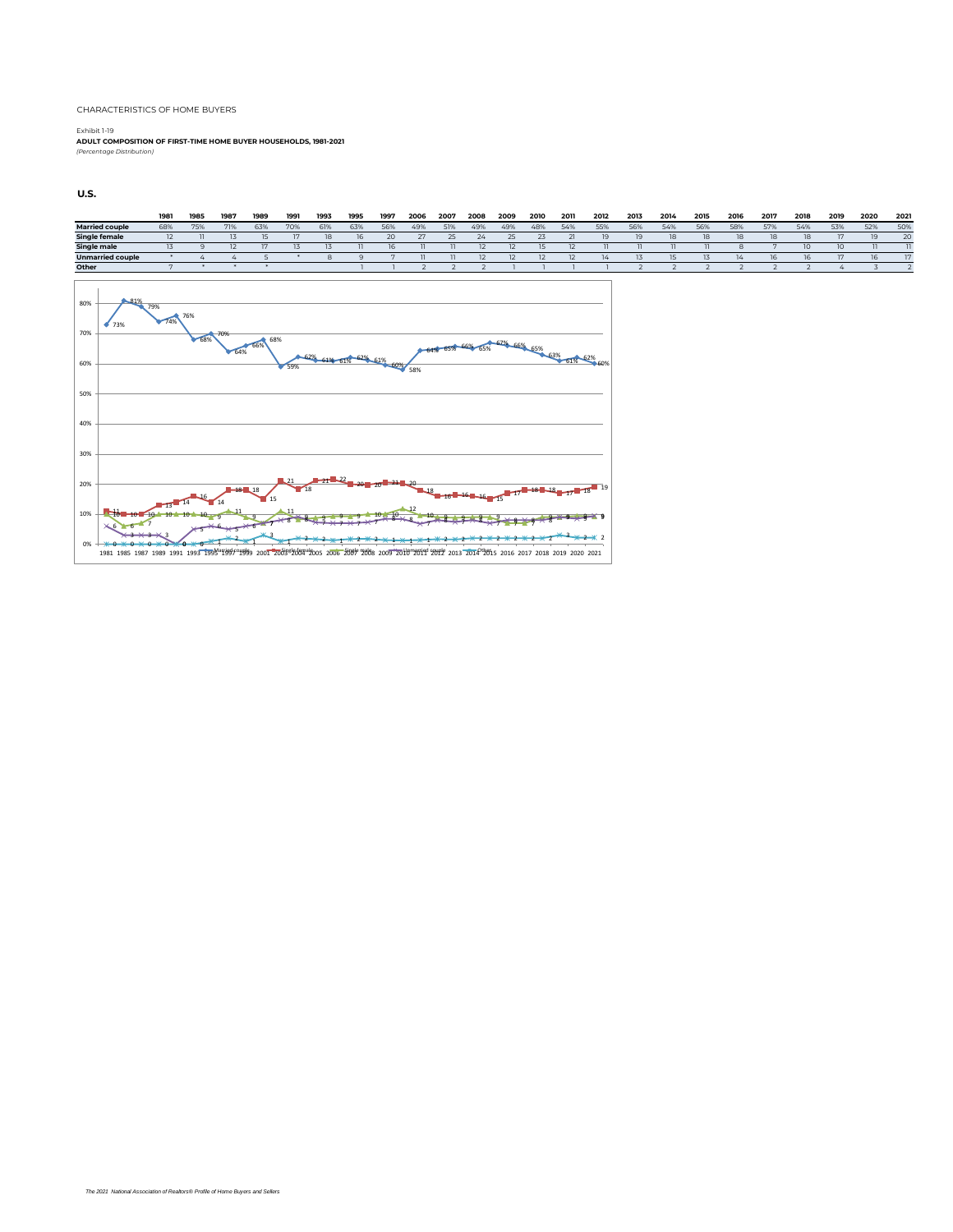Exhibit 1-20 **FIRST-TIME AND REPEAT HOME BUYERS BY CHILDREN IN HOUSEHOLD** *(Percentage Distribution of Households)*

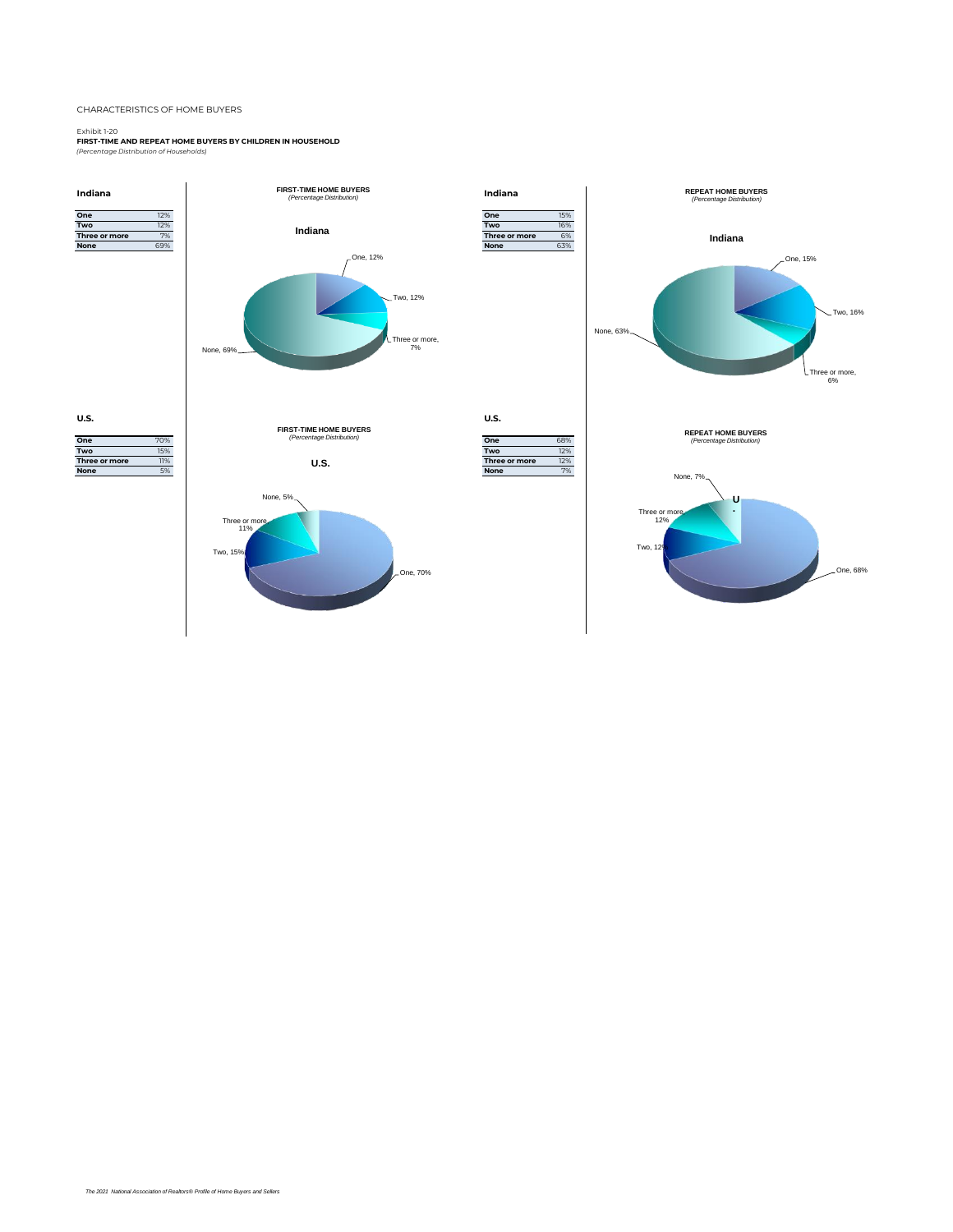Exhibit 1-21 **AGE OF FIRST-TIME AND REPEAT BUYERS**

*(Percentage Distribution)*

# **Indiana**

|                           | <b>All Buyers</b> | <b>First-time Buyers</b> | <b>Repeat Buyers</b> |
|---------------------------|-------------------|--------------------------|----------------------|
| 18 to 24 years            | 4%                | 10%                      | 1%                   |
| 25 to 34 years            | 29                | 53                       | 16                   |
| 35 to 44 years            | 19                | 19                       | 18                   |
| 45 to 54 years            | 14                | 9                        | 17                   |
| 55 to 64 years            | 14                | 7                        | 17                   |
| 65 to 74 years            | 16                |                          | 24                   |
| 75 years or older         | 5                 |                          | 7                    |
| <b>Median age (years)</b> | 43                | 32                       | 51                   |

# **U.S.**

|                           | <b>All Buyers</b> | <b>First-time Buyers</b> | <b>Repeat Buyers</b> |
|---------------------------|-------------------|--------------------------|----------------------|
| 18 to 24 years            | 2%                | 6%                       | $\ast$               |
| 25 to 34 years            | 24                | 51                       | 11                   |
| 35 to 44 years            | 22                | 26                       | 20                   |
| 45 to 54 years            | 14                | 8                        | 16                   |
| 55 to 64 years            | 17                | 6                        | 23                   |
| 65 to 74 years            | 16                | 3                        | 23                   |
| 75 years or older         | 5                 |                          | 7                    |
| <b>Median age (years)</b> | 45                | 33                       | 56                   |
| <b>Married couple</b>     | 45                | 33                       | 54                   |
| <b>Single female</b>      | 51                | 34                       | 60                   |
| <b>Single male</b>        | 45                | 31                       | 58                   |
| <b>Unmarried couple</b>   | 34                | 30                       | 52                   |
| <b>Other</b>              | 52                | 34                       | 60                   |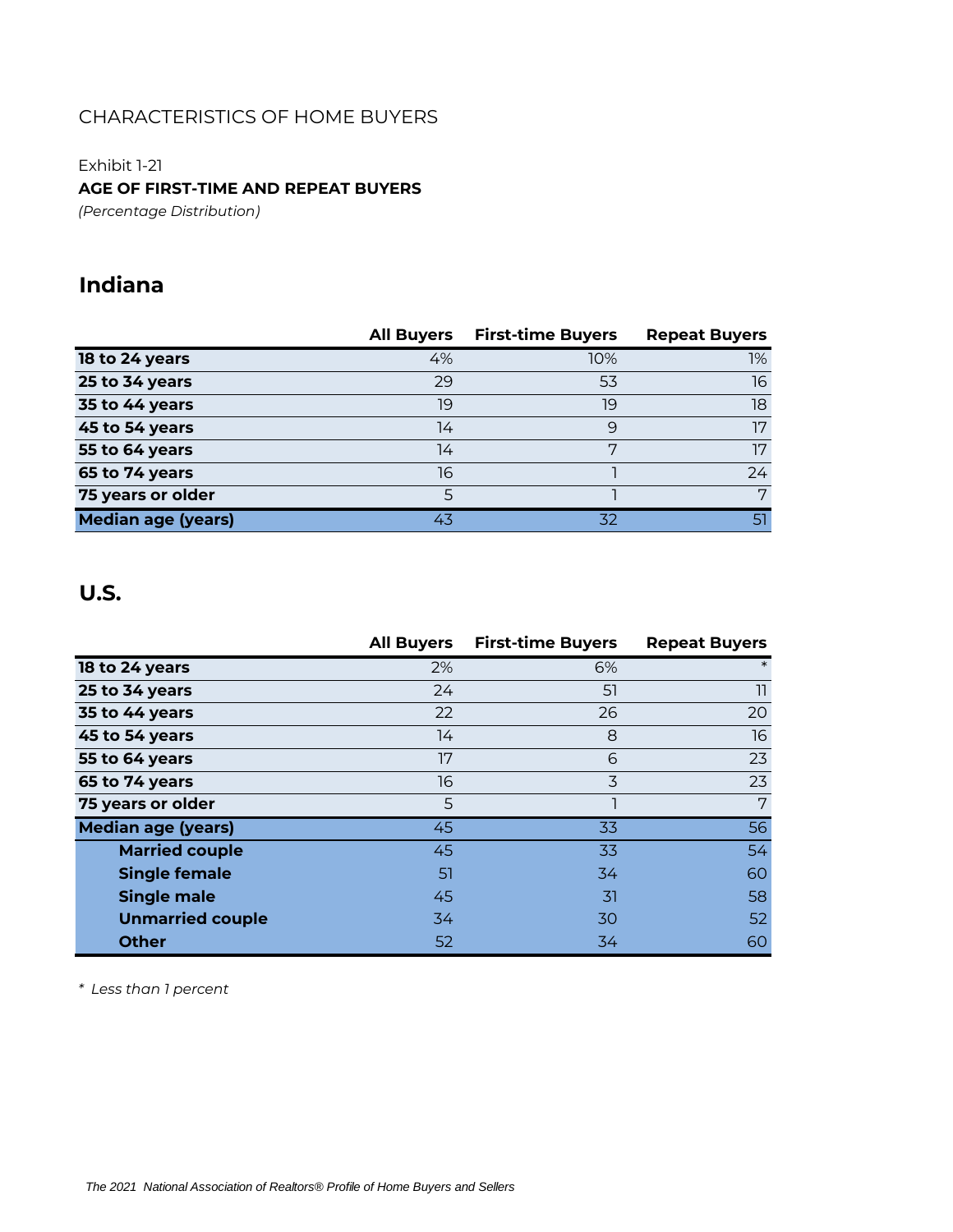Exhibit 1-22

**HOUSEHOLD INCOME OF FIRST-TIME AND REPEAT BUYERS, 2020**

*(Percentage Distribution)*

# **Indiana**

|                             | <b>All Buyers</b> | <b>First-time Buyers</b> | <b>Repeat Buyers</b> |
|-----------------------------|-------------------|--------------------------|----------------------|
| <b>Less than \$25,000</b>   | 3%                | $1\%$                    | 4%                   |
| \$25,000 to \$34,999        | 6                 | 7                        | 6                    |
| \$35,000 to \$44,999        | 7                 | 11                       | 4                    |
| \$45,000 to \$54,999        | 8                 | 11                       | 6                    |
| \$55,000 to \$64,999        | 6                 | 9                        | 5                    |
| \$65,000 to \$74,999        | 9                 | 9                        | 9                    |
| \$75,000 to \$84,999        | 11                | 9                        | 11                   |
| \$85,000 to \$99,999        | 12                | 19                       | 9                    |
| \$100,000 to \$124,999      | 15                | 13                       | 16                   |
| \$125,000 to \$149,999      | 8                 | 4                        | 11                   |
| \$150,000 to \$174,999      | 5                 | 4                        | 5                    |
| \$175,000 to \$199,999      | 3                 |                          | 4                    |
| \$200,000 or more           | 8                 |                          | 11                   |
| <b>Median income (2020)</b> | \$85,000          | \$77,200                 | \$93,300             |

*\* Less than 1 percent*

# **U.S.**

|                             | <b>All Buyers</b> | <b>First-time Buyers</b> | <b>Repeat Buyers</b> |
|-----------------------------|-------------------|--------------------------|----------------------|
| <b>Less than \$25,000</b>   | 2%                | 3%                       | 2%                   |
| \$25,000 to \$34,999        | 3                 | 4                        | 3                    |
| \$35,000 to \$44,999        | 5                 | 7                        | $\overline{4}$       |
| \$45,000 to \$54,999        | 7                 | 9                        | 5                    |
| \$55,000 to \$64,999        | 7                 | 9                        | 5                    |
| \$65,000 to \$74,999        | 7                 | 9                        | 6                    |
| \$75,000 to \$84,999        | 8                 | 8                        | 8                    |
| \$85,000 to \$99,999        | 10 <sup>°</sup>   | 10 <sup>°</sup>          | 10                   |
| \$100,000 to \$124,999      | 14                | 13                       | 14                   |
| \$125,000 to \$149,999      | 10 <sup>°</sup>   | 9                        | 11                   |
| \$150,000 to \$174,999      | 8                 | 7                        | 9                    |
| \$175,000 to \$199,999      | 5                 | 3                        | 6                    |
| \$200,000 or more           | 13                | 9                        | 17                   |
| <b>Median income (2020)</b> | \$102,000         | \$86,500                 | \$112,500            |
| <b>Married couple</b>       | \$120,000         | \$103,300                | \$131,300            |
| <b>Single female</b>        | \$65,000          | \$58,300                 | \$71,000             |
| <b>Single male</b>          | \$78,000          | \$69,300                 | \$83,000             |
| <b>Unmarried couple</b>     | \$110,900         | \$100,000                | \$126,900            |
| <b>Other</b>                | \$81,900          | \$61,500                 | \$97,900             |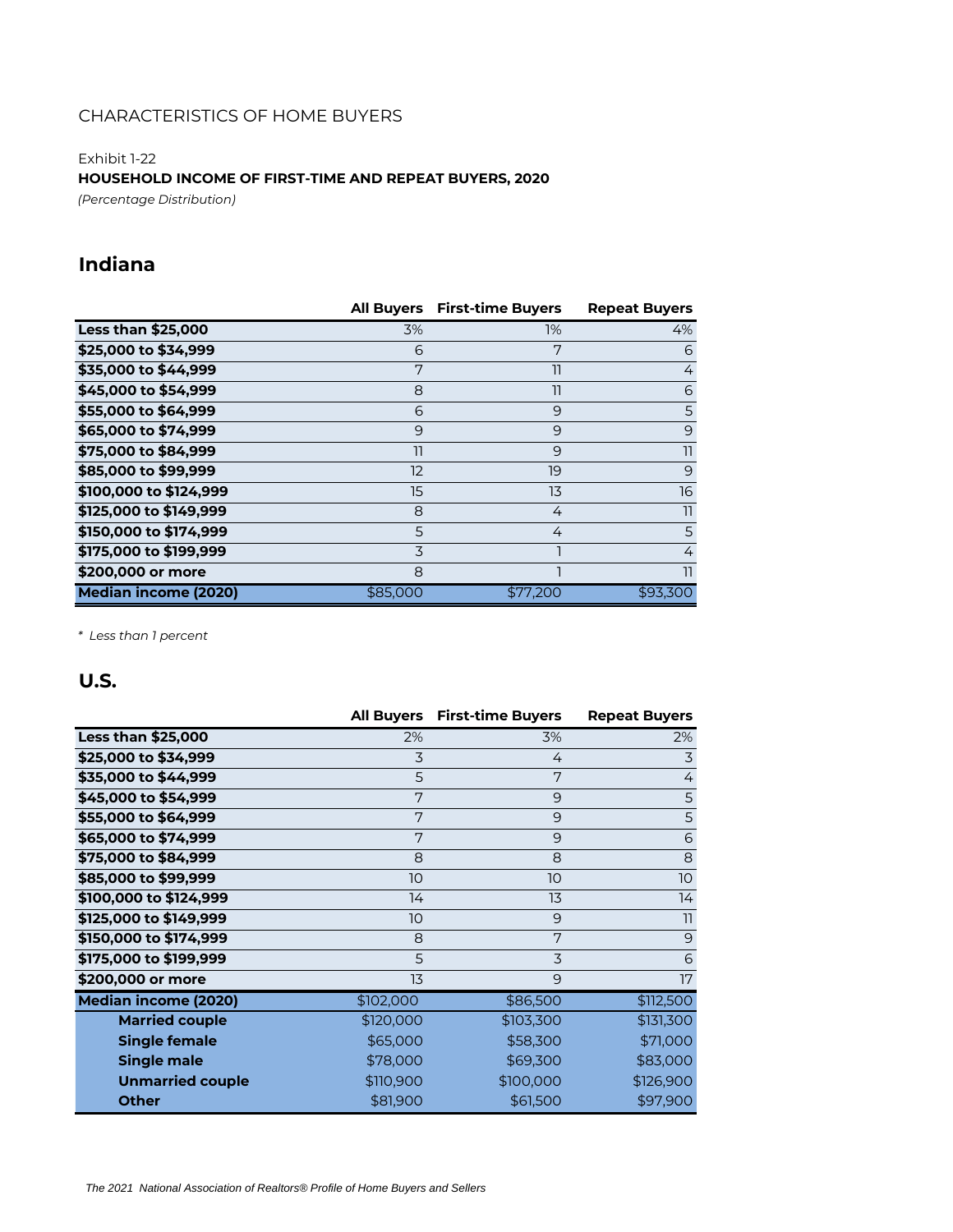# Exhibit 1-23

**RACE/ETHNICITY OF FIRST-TIME AND REPEAT BUYERS**

*(Percent of Respondents)*

# **Indiana**

|                               | <b>All Buyers</b> | <b>First-time Buyers Repeat Buyers</b> |     |
|-------------------------------|-------------------|----------------------------------------|-----|
| <b>White/Caucasian</b>        | 91%               | 87%                                    | 94% |
| <b>Black/African-American</b> |                   | h                                      |     |
| <b>Asian/Pacific Islander</b> |                   |                                        |     |
| <b>Hispanic/Latino</b>        |                   |                                        |     |
| <b>Other</b>                  | ж                 | $\ast$                                 |     |

*\* Less than 1 percent*

# **U.S.**

|                               | <b>All Buyers</b> | <b>First-time Buyers Repeat Buyers</b> |     |
|-------------------------------|-------------------|----------------------------------------|-----|
| <b>White/Caucasian</b>        | 82%               | 75%                                    | 86% |
| <b>Hispanic/Latino</b>        |                   |                                        |     |
| <b>Asian/Pacific Islander</b> |                   |                                        |     |
| <b>Black/African-American</b> |                   |                                        |     |
| <b>Other</b>                  |                   |                                        |     |

*Note: Respondents were permitted to select as many races and ethnicities as they felt applicable. The percentage distribution may therefore sum to more than 100 percent.*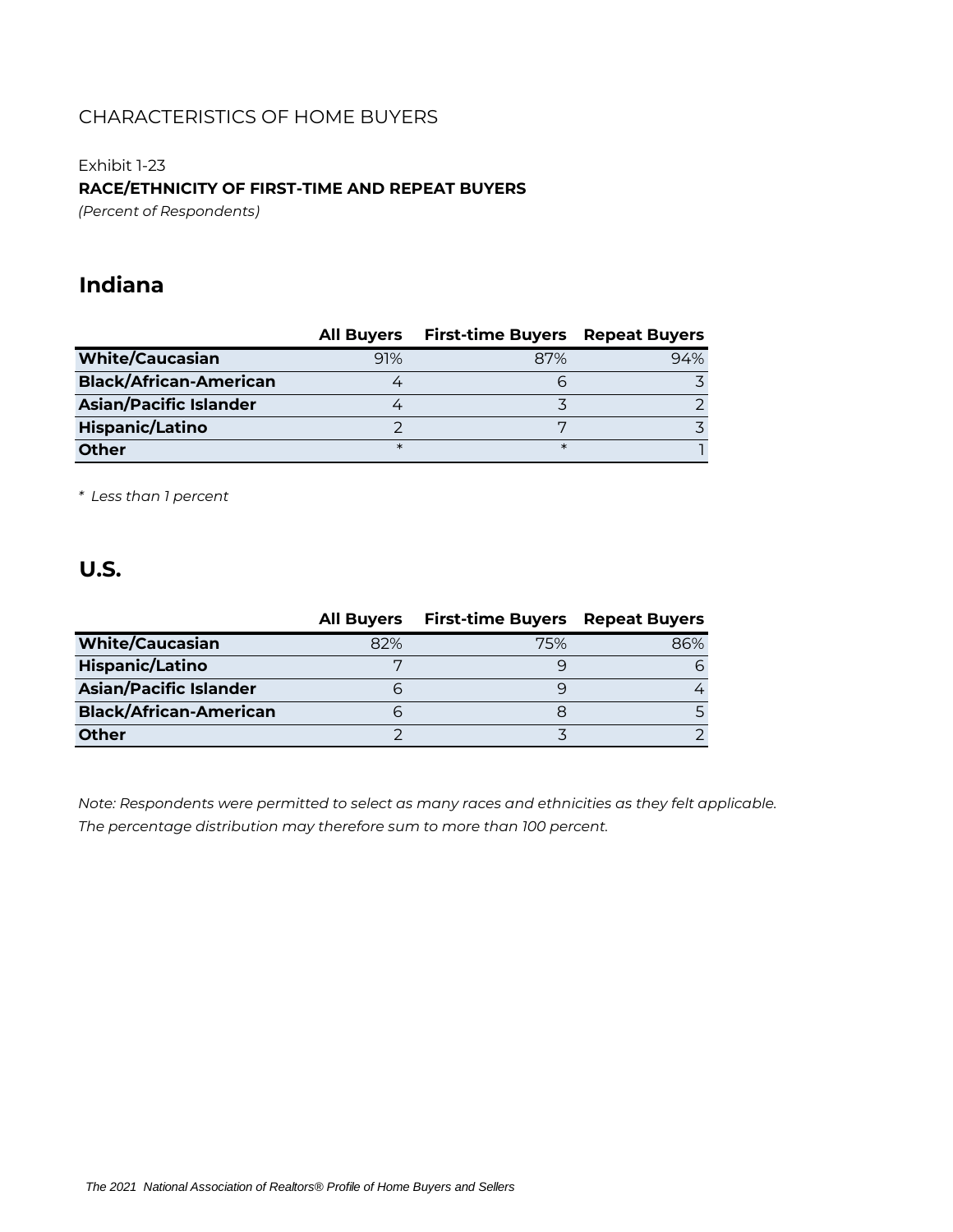Exhibit 1-24

**PRIMARY LANGUAGE SPOKEN IN FIRST-TIME AND REPEAT BUYER HOUSEHOLDS** *(Percentage Distribution)*

# **Indiana**

|                |     | All Buyers First-time Buyers | <b>Repeat Buyers</b> |
|----------------|-----|------------------------------|----------------------|
| <b>English</b> | 99% | 97%                          | 100%                 |
| <b>Other</b>   |     |                              |                      |

**U.S.**

|                |     | All Buyers First-time Buyers | <b>Repeat Buyers</b> |
|----------------|-----|------------------------------|----------------------|
| <b>English</b> | 95% | 92%                          | 97%                  |
| <b>Other</b>   |     |                              |                      |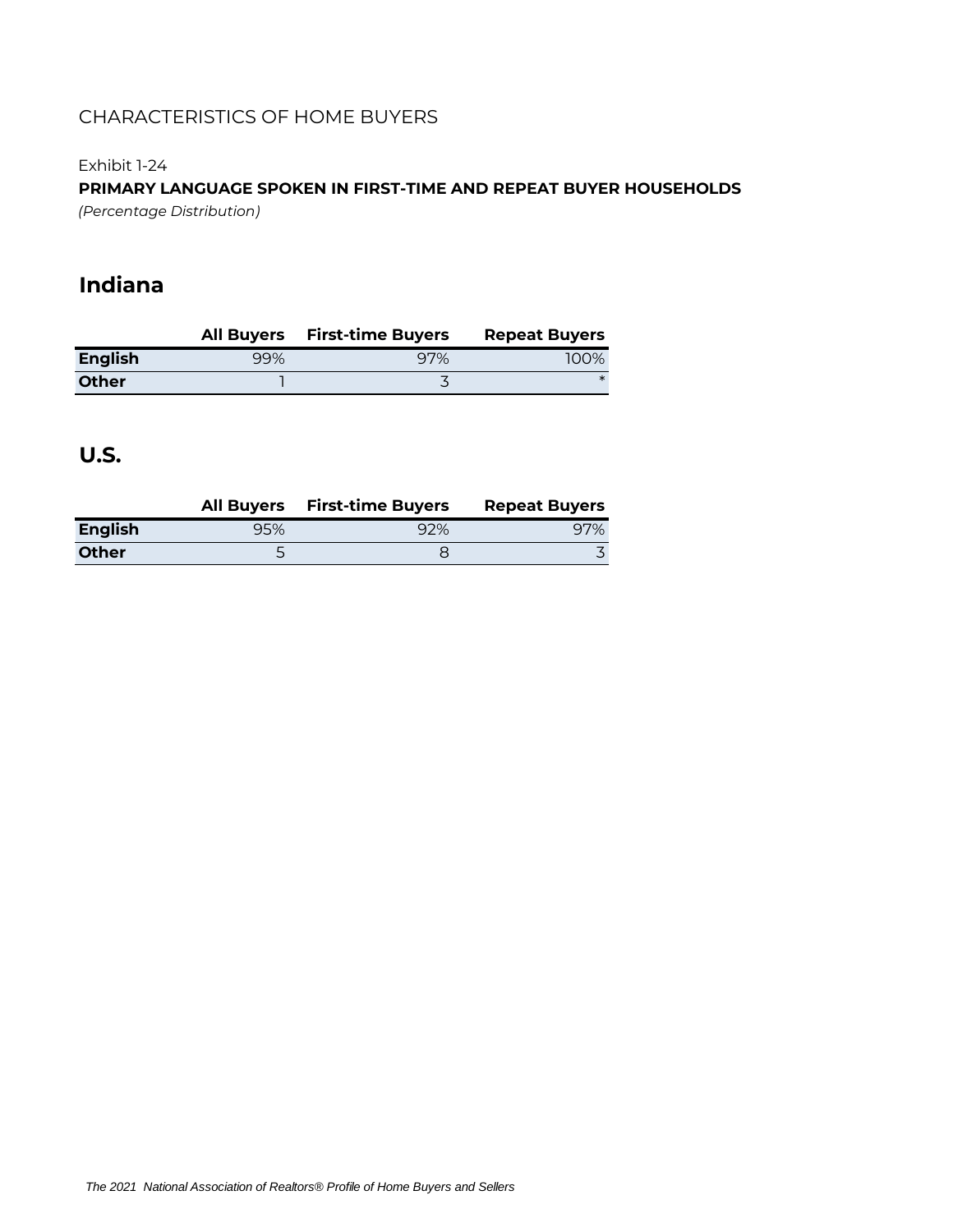Exhibit 1-25 **NATIONAL ORIGIN OF FIRST-TIME AND REPEAT BUYERS** *(Percentage Distribution)*

# **Indiana**

|                  |     | All Buyers First-time Buyers | <b>Repeat Buyers</b> |
|------------------|-----|------------------------------|----------------------|
| Born in U.S.     | 96% | 92%                          | 98%                  |
| Not born in U.S. |     |                              |                      |

# **U.S.**

|                  |     | All Buyers First-time Buyers | <b>Repeat Buyers</b> |
|------------------|-----|------------------------------|----------------------|
| Born in U.S.     | 90% | 86%                          | 92%                  |
| Not born in U.S. |     |                              |                      |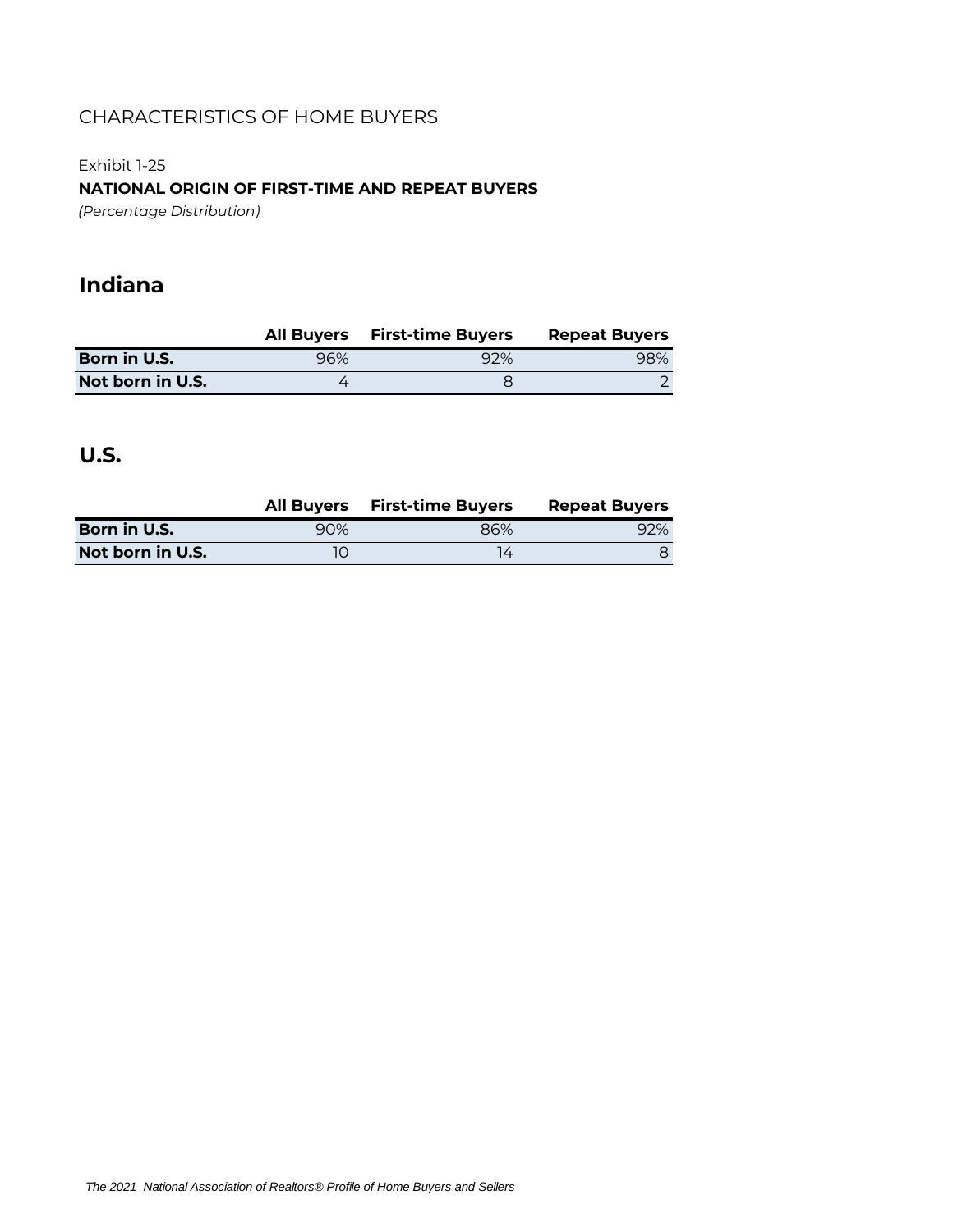## Exhibit 1-26 **PRIOR LIVING ARRANGEMENT, 1989-2021** *(Percentage Distribution)*

**U.S.**

|                                      | 1989 | 1993 | 1997 | 2000 | 2002 | 2003 | 2004 | 2005 | 2006 | 2007  | 2008           | 2009           | 2010 | 2011 | 2012 | 2013 | 2014 | 2015 | 2016 | 2017 | 2018 | 2019 | 2020 | 2021 |
|--------------------------------------|------|------|------|------|------|------|------|------|------|-------|----------------|----------------|------|------|------|------|------|------|------|------|------|------|------|------|
| Owned previous home                  | 52%  |      | 42%  | 41%  | 43%  | 45%  | 48%  | 46%  | 49%  | 47%   | 42%            | .37%           | 35%  | 47%  | 42%  | 44%  | 46%  | 43%  | 4/2  | 47%  | 49%  | 48%  | 51%  | 51%  |
| Rented an apartment or house         | 36%  | 46%  | 42%  | 45%  | 45%  | 41%  | 41%  | 41%  | 38%  | 41%   | 44%            | 50%            | 49%  | 42%  | 46%  | 44%  |      | 46%  | 41%  | 40%  | 37%  | 38%  | 37%  | 37%  |
| Lived with parents/relatives/friends |      |      |      | г.   |      |      |      |      |      |       | 11%            | 12%            | 13%  | 10%  |      |      | 10%  | 10%  |      | 12%  | 12%  | 12%  | 11%  | 11%  |
| Rented the home ultimately purchased |      | 2%   |      | ΖЪ   |      | 1%   |      |      |      | $1\%$ | 1 <sup>7</sup> | 1 <sup>2</sup> |      |      |      |      |      |      |      |      |      |      |      |      |

\* Less than 1 percent<br>putch after the selling their previous home, buyers may have rented a home or apartment before<br>purchasing their next home. A first-time buyer could have acquired ownership of their previous home<br>(as a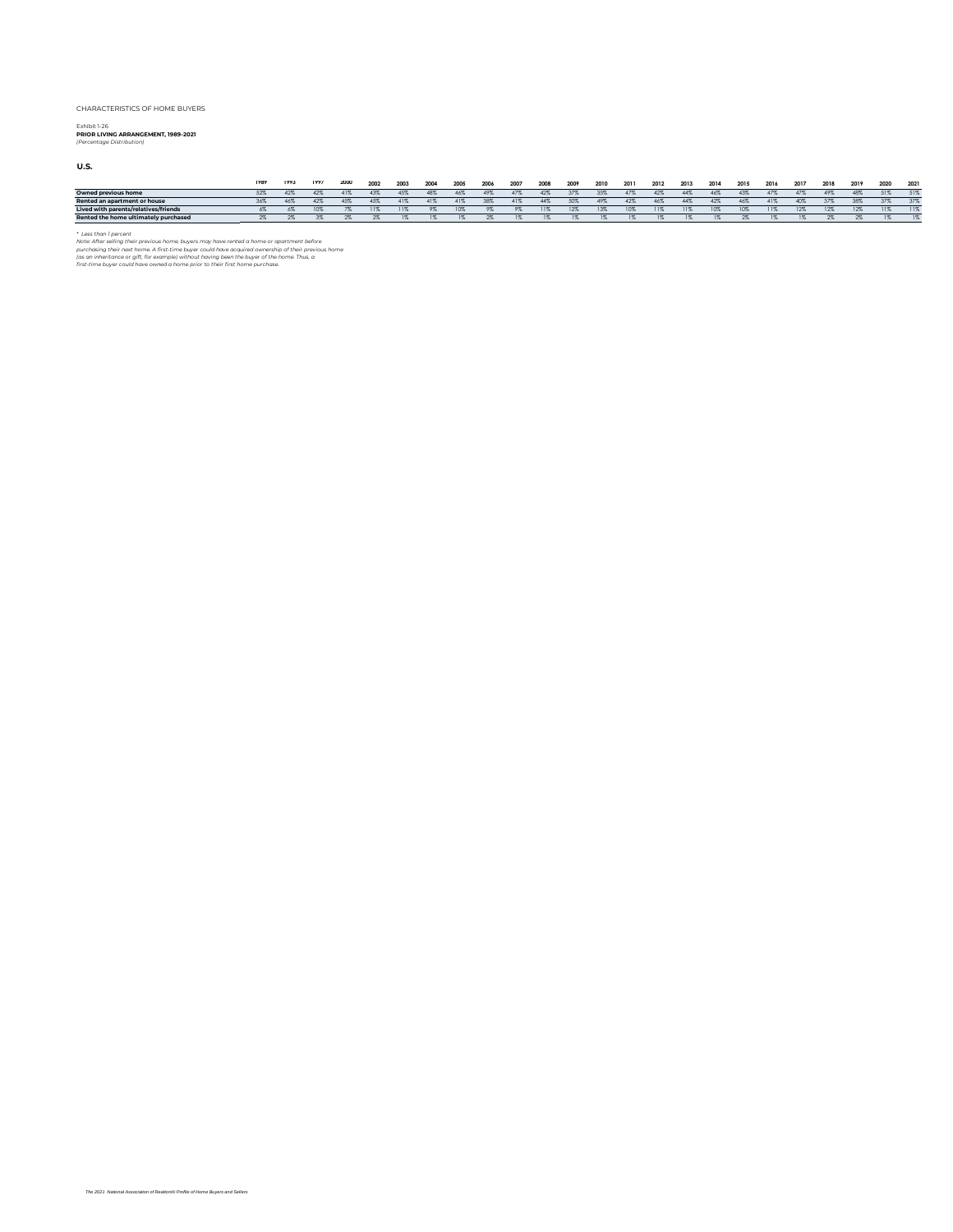## Exhibit 1-27 **PRIOR LIVING ARRANGEMENT OF FIRST-TIME AND REPEAT BUYERS** *(Percentage Distribution)*

# **Indiana**

|                                                        |                   | First-time    | Repeat        |
|--------------------------------------------------------|-------------------|---------------|---------------|
|                                                        | <b>All Buyers</b> | <b>Buyers</b> | <b>Buyers</b> |
| <b>Owned previous home</b>                             | 50%               | 6%            | 75%           |
| Rented an apartment or house                           | 35                | 69            | 17            |
| Lived with parents/relatives/friends, paid rent        | $\overline{ }$    | 10            |               |
| Lived with parents/relatives/friends, did not pay rent |                   | 15            |               |
| Rented the home ultimately purchased                   | $\ast$            | $\ast$        | $\ast$        |

*\* Less than 1 percent*

# **U.S.**

|                                                        |                   | First-time    | Repeat        |
|--------------------------------------------------------|-------------------|---------------|---------------|
|                                                        | <b>All Buyers</b> | <b>Buyers</b> | <b>Buyers</b> |
| <b>Owned previous home</b>                             | 51%               | 4%            | 76%           |
| Rented an apartment or house                           | 37                | 73            | 18            |
| Lived with parents/relatives/friends, paid rent        |                   | 10            |               |
| Lived with parents/relatives/friends, did not pay rent |                   |               |               |
| Rented the home ultimately purchased                   |                   |               |               |

*\* Less than 1 percent*

*Note: After selling their previous home, buyers may have rented a home or apartment before purchasing their next home. A first-time buyer could have acquired ownership of their previous home (as an inheritance or gift, for example) without having been the buyer of the home. Thus, a first-time buyer could have owned a home prior to their first home purchase.*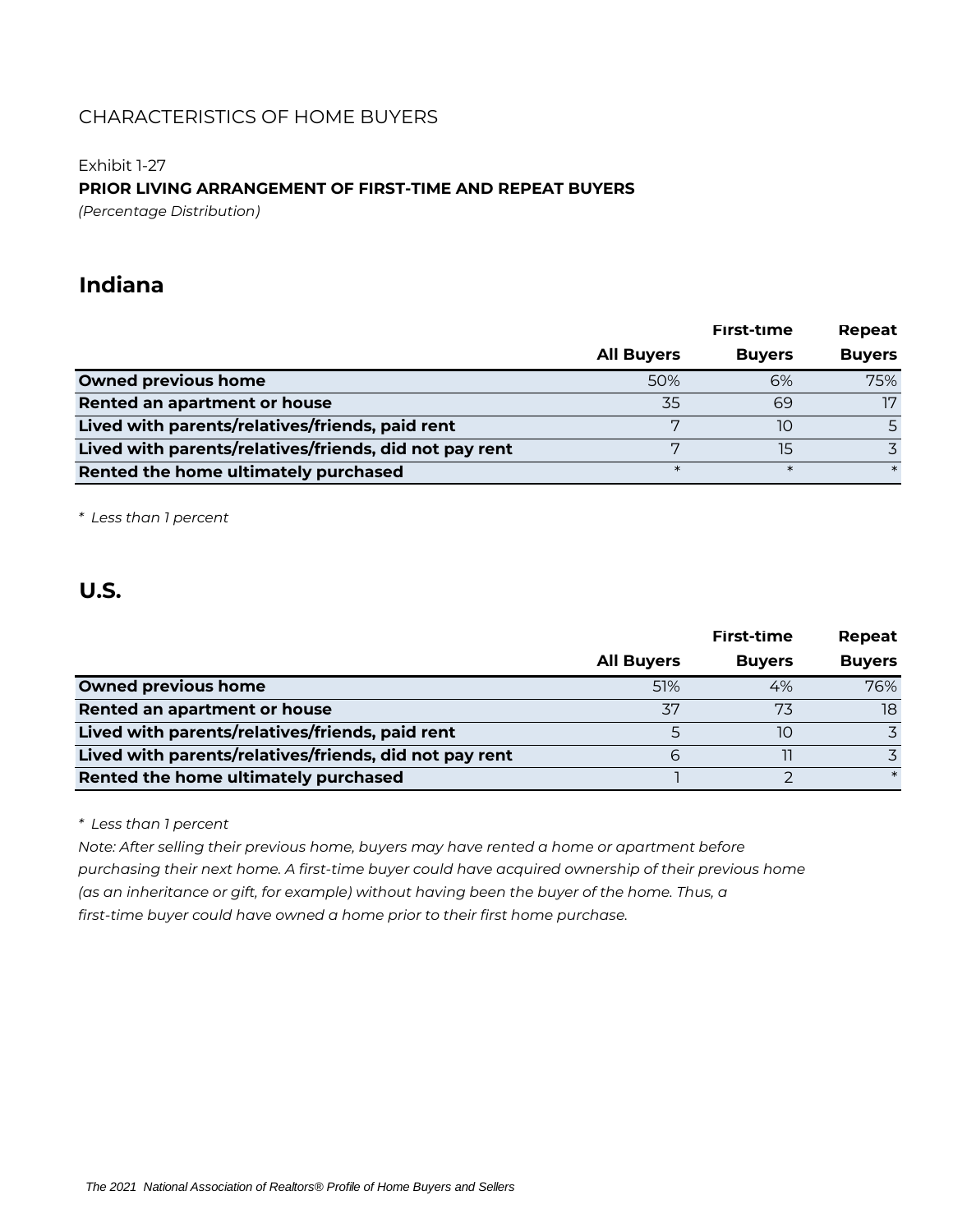#### Exhibit 1-28

# **PRIOR LIVING ARRANGEMENT, BY ADULT COMPOSITION OF HOUSEHOLD**

*(Percentage Distribution)*

## **Indiana**

|                                                        |               |                       | <b>ADULT COMPOSITION OF HOUSEHOLD</b> | <b>CHILDREN IN HOME</b> |                         |    |                 |              |
|--------------------------------------------------------|---------------|-----------------------|---------------------------------------|-------------------------|-------------------------|----|-----------------|--------------|
|                                                        |               |                       |                                       |                         |                         |    | <b>Children</b> | <b>No</b>    |
|                                                        | Alll          | <b>Married Single</b> |                                       |                         | <b>Single Unmarried</b> |    | under 18        | children     |
|                                                        | <b>Buvers</b> |                       | couple female                         | male                    | couple Other            |    | in home         | in home      |
| <b>Owned previous home</b>                             | 50%           | 58%                   | 44%                                   | 47%                     | 26%                     |    | 50%             | 49%          |
| Rented an apartment or house                           | 35            | 34                    | 38                                    | 33                      | 42                      | 25 | 44              | 33           |
| Lived with parents/relatives/friends, paid rent        | 7             |                       | 13                                    | 7                       |                         | 75 |                 | $\mathsf{Q}$ |
| Lived with parents/relatives/friends, did not pay rent | 7             | 6                     | 5                                     | 13                      | 21                      |    |                 | 9            |
| Rented the home ultimately purchased                   |               |                       |                                       |                         |                         |    |                 |              |

## **U.S.**

#### **ADULT COMPOSITION OF HOUSEHOLD CHILDREN IN HOME**

|                                                        |               |                       |               |      |                         |     | <b>Children</b> | <b>No</b> |
|--------------------------------------------------------|---------------|-----------------------|---------------|------|-------------------------|-----|-----------------|-----------|
|                                                        | All           | <b>Married Single</b> |               |      | <b>Single Unmarried</b> |     | under 18        | children  |
|                                                        | <b>Buvers</b> |                       | couple female | male | couple Other            |     | in home         | in home   |
| <b>Owned previous home</b>                             | 51%           | 59%                   | 44%           | 44%  | 26%                     | 46% | 50%             | 51%       |
| Rented an apartment or house                           | 37            | 33                    | 39            | 41   | 56                      | 32  | 38              | 37        |
| Lived with parents/relatives/friends, paid rent        |               |                       | 8             | 9    | 9                       | 13  |                 |           |
| Lived with parents/relatives/friends, did not pay rent | 6             | 4                     | 9             | 6    | 8                       | 9   |                 | 6         |
| Rented the home ultimately purchased                   |               |                       |               |      |                         |     |                 |           |

*\* Less than 1 percent*

*Note: After selling their previous home, buyers may have rented a home or apartment before purchasing their next home. A first-time buyer could have acquired ownership of their previous home (as an inheritance or gift, for example) without having been the buyer of the home. Thus, a first-time buyer could have owned a home prior to their first home purchase.*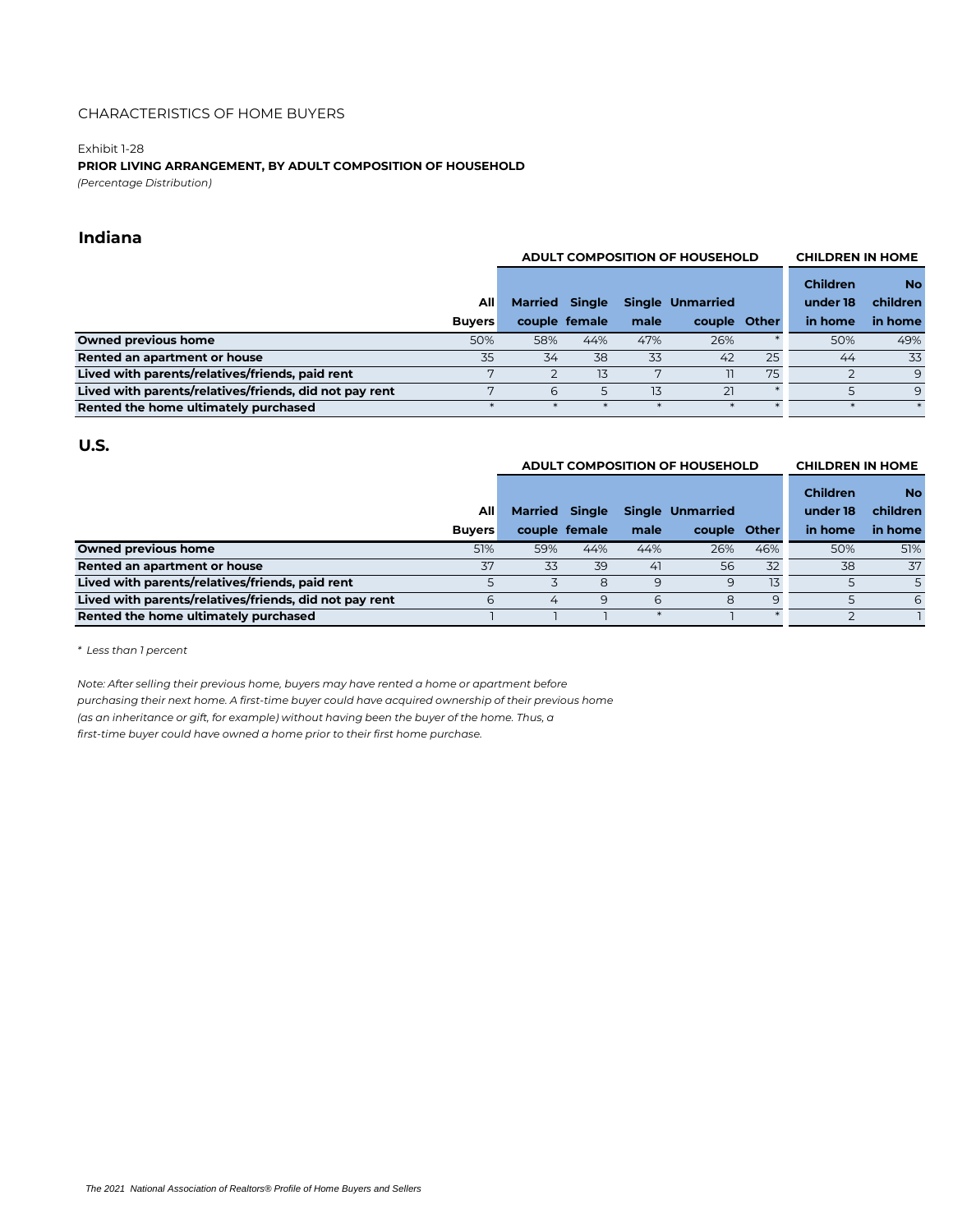# Exhibit 1-29 **PRIMARY REASON FOR PURCHASING A HOME, FIRST-TIME AND REPEAT BUYERS**

*(Percentage Distribution)*

# **Indiana**

|                                                 | All            | First-time    | Repeat         |
|-------------------------------------------------|----------------|---------------|----------------|
|                                                 | <b>Buyers</b>  | <b>Buyers</b> | <b>Buyers</b>  |
| Desire to own a home                            | 28%            | 59%           | 11%            |
| <b>Job-related relocation or move</b>           | 6              | 3             | 8              |
| Desire for larger home                          | 10             | 3             | 14             |
| Desire to be closer to family/friends/relatives | 12             | 3             | 17             |
| <b>Change in family situation</b>               | 7              | 6             | 7              |
| Desire for better home for pet(s)               | $\ast$         | $\ast$        |                |
| Desire for a home in a better area              | 10             | 4             | 14             |
| <b>Retirement</b>                               | 2              | $\ast$        | 3              |
| <b>Affordability of homes</b>                   | 3              | 4             | 2              |
| Desire to be closer to job/school/transit       | $\overline{2}$ | $\ast$        | 3              |
| <b>Greater choice of homes on the market</b>    | $\ast$         | $\ast$        | $\ast$         |
| Desire for smaller home                         | 5              | 4             | 5              |
| Desire for a newly built or custom-built home   | $\overline{2}$ |               | $\overline{3}$ |
| <b>Establish household</b>                      | 3              | 8             |                |
| <b>Financial security</b>                       | $\ast$         |               | $\ast$         |
| Purchased home for family member or relative    | $\ast$         |               | $\ast$         |
| Desire for vacation home/investment property    | $\ast$         | $\ast$        |                |
| <b>Better weather conditions</b>                | $\ast$         | $\ast$        | $\ast$         |
| Other                                           |                |               |                |

## **U.S.**

|                                                                           | All            | <b>First-time</b> | Repeat         |
|---------------------------------------------------------------------------|----------------|-------------------|----------------|
|                                                                           | <b>Buyers</b>  | <b>Buyers</b>     | <b>Buyers</b>  |
| Desire to own a home of my own                                            | 28%            | 65%               | 9%             |
| Desire for larger home                                                    | 11%            | 3%                | 14%            |
| Desire to be closer to family/friends/relatives                           | 10             | $\overline{2}$    | 15             |
| Change in family situation (e.g. marriage, birth of child, divorce, etc.) | 7              | 4                 | 8              |
| Desire for a home in a better area                                        | 7              | $\overline{2}$    | 10             |
| <b>Job-related relocation or move</b>                                     | 5              | 3                 | 7              |
| Desire for smaller home                                                   | 5              |                   | 7              |
| <b>Retirement</b>                                                         | 5              |                   | 8              |
| Establish a household                                                     | 3              | 5                 |                |
| Desire to be closer to job/school/transit                                 | $\overline{2}$ |                   | $\overline{2}$ |
| <b>Affordability of homes</b>                                             | $\overline{2}$ | 3                 |                |
| <b>Financial security</b>                                                 | $\overline{2}$ | 3                 | 2              |
| Desire for a newly built or custom-built home                             | $\overline{2}$ | $\ast$            | 3              |
| Desire for better home for pet(s)                                         | $\overline{2}$ | 3                 |                |
| Purchased home for family member or relative                              |                | $\ast$            |                |
| <b>Tax benefits</b>                                                       |                | $\ast$            |                |
| Desire for vacation home/investment property                              |                | $\ast$            |                |
| <b>Better weather conditions</b>                                          |                | $\ast$            | 2              |
| Greater number of homes on the market for sale/better choice              | $\ast$         | $\ast$            |                |
| <b>Other</b>                                                              | $\overline{2}$ |                   | 2              |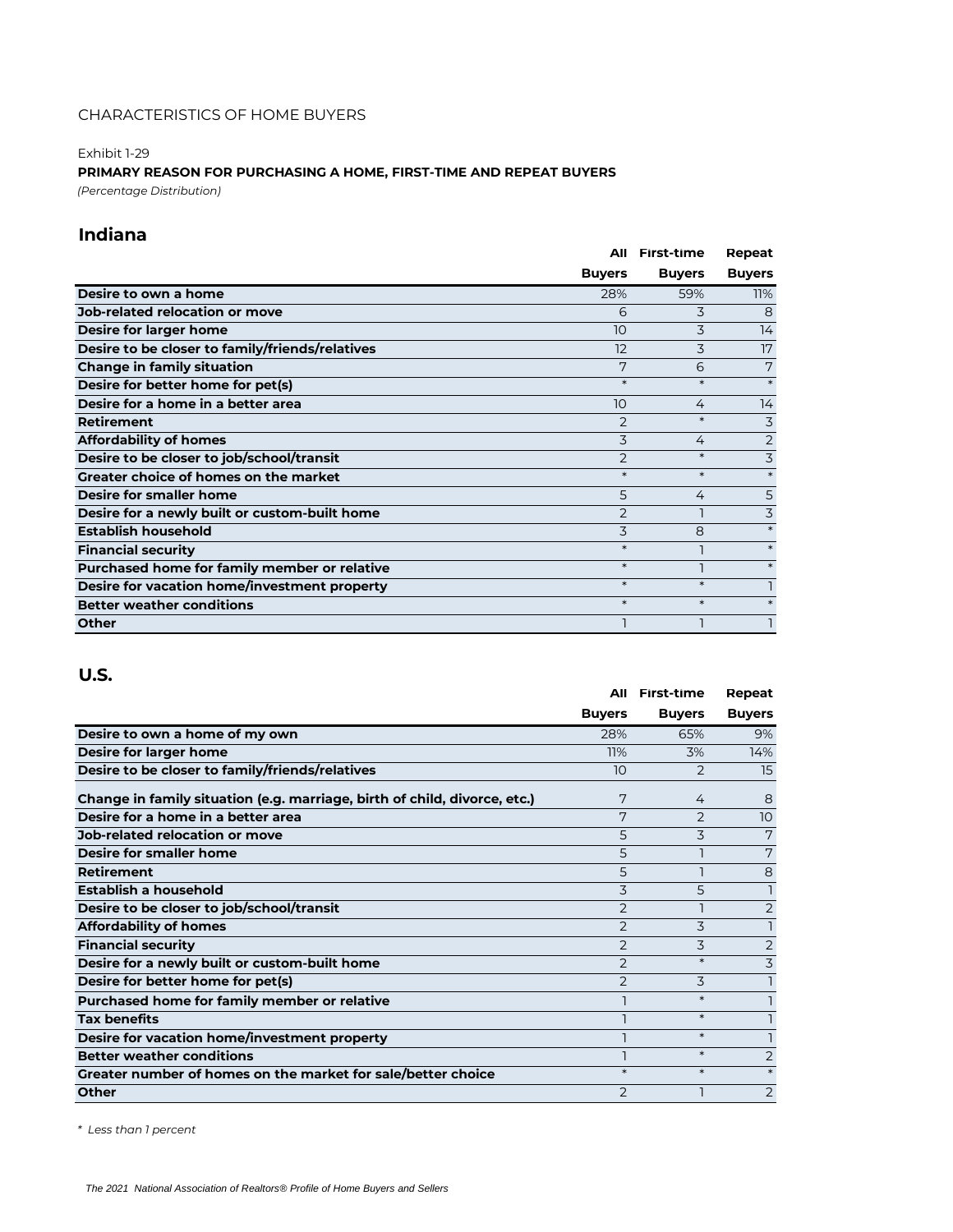#### Exhibit 1-30

#### **PRIMARY REASON FOR PURCHASING A HOME, 2010-2021**

*(Percentage Distribution)*

## **U.S.**

|                                                     | 2010           | 2011                   | 2012                   | 2013           | 2014            | 2015           | 2016           | 2017           | 2018            | 2019           | 2020         | 2021            |
|-----------------------------------------------------|----------------|------------------------|------------------------|----------------|-----------------|----------------|----------------|----------------|-----------------|----------------|--------------|-----------------|
| Desire to own a home of my own                      | 31             | 27                     | 30                     | 30             | 30              | 30%            | 31%            | 30%            | 29%             | 29%            | 27%          | 28%             |
| Desire for larger home                              | 9              | 10                     | $\overline{11}$        | 12             | 10 <sup>°</sup> | 10             | 10             | 10             | 9               | 9              | 10           | $\overline{11}$ |
| Desire to be closer to family/friends/relatives     | 5              | $\overline{7}$         | 6                      | 6              | $\overline{7}$  | $\overline{7}$ | $\overline{7}$ | 8              | 8               | 9              | 9            | 10              |
| Change in family situation (e.g. marriage, birth of |                |                        |                        |                |                 |                |                |                |                 |                |              |                 |
| child, divorce, etc.)                               | 8              | 8                      | 8                      | $\overline{7}$ | $\overline{7}$  | $\overline{7}$ | 8              | 8              | 7               | 8              | 8            |                 |
| Desire for a home in a better area                  | 5              | 5                      | 6                      | 6              | 6               | 6              | 6              | $\overline{7}$ | $\overline{7}$  | $\overline{7}$ | 6            | $\overline{7}$  |
| Job-related relocation or move                      |                | 10                     | 9                      | 8              | 8               | 8              | 8              | 8              | 8               | $\overline{7}$ | 6            | 5               |
| Desire for smaller home                             | 3              | $\boldsymbol{\Lambda}$ | $\overline{4}$         | 5              | 6               | 6              | 6              | 5              | 5               | $\overline{6}$ | 6            | 5               |
| <b>Retirement</b>                                   | 3              | $\overline{4}$         | $\overline{4}$         | 5              | 5               | 5              | 5              | 5              | 5               | 5              | 5            | 5               |
| Establish a household                               | $\mathfrak{p}$ | $\mathfrak{p}$         | $\overline{2}$         | 3              | 2               | 2              | 3              | $\mathfrak{D}$ | $\mathfrak{D}$  | 3              | 2            | 3               |
| Desire to be closer to job/school/transit           | 3              | $\boldsymbol{\Lambda}$ | $\boldsymbol{\Lambda}$ | $\overline{4}$ | $\overline{4}$  | $\overline{4}$ | 3              | $\Delta$       | 3               | 3              | 3            | $\overline{2}$  |
| <b>Affordability of homes</b>                       | 6              | 8                      | $\overline{7}$         | 6              | 3               | 3              | 3              | 3              | 2               | 2              | 3            | $\overline{2}$  |
| <b>Financial security</b>                           |                |                        |                        | $\overline{2}$ | 2               | 2              | 2              | 2              | 2               | 2              | 2            | $\overline{2}$  |
| Desire for a newly built or custom-built home       |                |                        | $\overline{2}$         |                | 2               | 2              | 2              | $\mathfrak{D}$ | $\overline{2}$  | 2              | $\mathbf{2}$ | $\overline{2}$  |
| Desire for better home for pet(s)                   | 3              | 3                      | <b>NA</b>              | <b>NA</b>      | <b>NA</b>       | <b>NA</b>      | <b>NA</b>      | <b>NA</b>      |                 |                |              | $\overline{2}$  |
| Purchased home for family member or relative        |                |                        |                        | $\ast$         | $\ast$          | $*$            | $\ast$         | $\ast$         |                 |                |              |                 |
| <b>Tax benefits</b>                                 | <b>NA</b>      | <b>NA</b>              | <b>NA</b>              | <b>NA</b>      | <b>NA</b>       | <b>NA</b>      | <b>NA</b>      | <b>NA</b>      | <b>NA</b>       |                | $\ast$       |                 |
| Desire for vacation home/investment property        |                |                        |                        | $\ast$         | <b>NA</b>       | <b>NA</b>      |                | ×              | $\ast$          | <b>NA</b>      | <b>NA</b>    |                 |
| <b>Better weather conditions</b>                    | <b>NA</b>      | <b>NA</b>              | <b>NA</b>              | <b>NA</b>      | <b>NA</b>       | <b>NA</b>      | <b>NA</b>      | <b>NA</b>      | <b>NA</b>       | <b>NA</b>      |              |                 |
| Greater number of homes on the market for           |                |                        |                        |                |                 |                |                |                |                 |                |              |                 |
| sale/better choice                                  | $\overline{2}$ |                        |                        |                | $\ast$          | <b>NA</b>      |                | $\ast$         | $\ast$          | $*$            | $\ast$       |                 |
| Other                                               | $\mathfrak{D}$ | 5                      |                        |                | $\overline{7}$  | $\overline{7}$ | 6              | 6              | $7\overline{ }$ | 8              |              | $\mathcal{P}$   |

*\* Less than 1 percent*

*NA- Not Asked*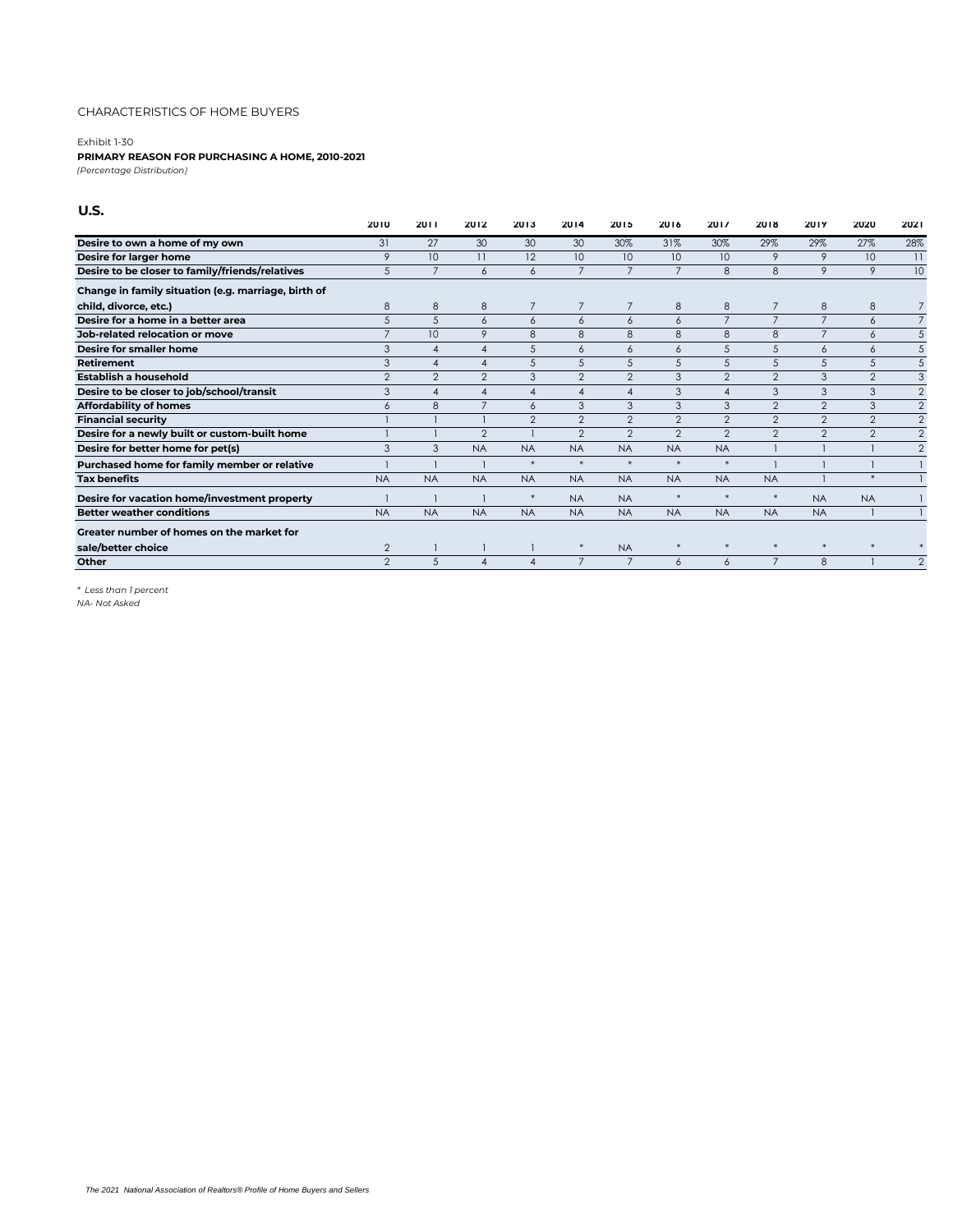#### Exhibit 1-31 **PRIMARY REASON FOR PURCHASING A HOME, BY ADULT COMPOSITION OF HOUSEHOLD** *(Percentage Distribution)*

## **Indiana**

|                                                 |                      | <b>ADULT COMPOSITION OF HOUSEHOLD</b> | <b>CHILDREN IN HOME</b> |        |                                                 |         |                     |                     |
|-------------------------------------------------|----------------------|---------------------------------------|-------------------------|--------|-------------------------------------------------|---------|---------------------|---------------------|
|                                                 | All<br><b>Buvers</b> |                                       | couple female           | male   | Married Single Single Unmarried<br>couple Other |         | under 18<br>in home | children<br>in home |
| Desire to own a home                            | 28%                  | 19%                                   | 38%                     | 40%    | 53%                                             | 50%     | 26%                 | 29%                 |
| Job-related relocation or move                  | 6                    | 7                                     | 3                       | 7      | 米                                               | 25      | 5                   | 7                   |
| Desire for larger home                          | 10                   | 15                                    | 3                       | $\ast$ | $\ast$                                          | $\ast$  | 24                  | $\overline{4}$      |
| Desire to be closer to family/friends/relatives | 12                   | 14                                    | 13                      | $\ast$ | 5                                               | 25      | 5                   | 15                  |
| <b>Change in family situation</b>               | 7                    | 4                                     | 13                      | 13     | 5                                               | $\star$ | 8                   | 6                   |
| Desire for better home for pet(s)               | $*$                  | $*$                                   | $*$                     | $\ast$ | $\ast$                                          | $\star$ | $\ast$              | $\ast$              |
| Desire for a home in a better area              | 10                   | 12                                    | 3                       | 7      | 21                                              | $\ast$  | 13                  | 9                   |
| <b>Retirement</b>                               | $\overline{2}$       | $\overline{2}$                        | 3                       | 7      | $\ast$                                          | $\star$ | $\ast$              | 3                   |
| <b>Affordability of homes</b>                   | 3                    | 3                                     | $\ast$                  | 7      | 5                                               | $*$     | $\overline{2}$      | $\overline{4}$      |
| Desire to be closer to job/school/transit       | $\overline{2}$       | $\overline{2}$                        | 3                       | $\ast$ | 5                                               | $\ast$  | 5                   |                     |
| Greater choice of homes on the market           | $\ast$               | $\ast$                                | $\ast$                  | $\ast$ | $\star$                                         |         | $\star$             | $\ast$              |
| Desire for smaller home                         | 5                    | 4                                     | 8                       | 7      | 5                                               | $\star$ | $\overline{2}$      | 7                   |
| Desire for a newly built or custom-built home   | $\overline{2}$       | $\overline{2}$                        | 3                       | 7      | $\ast$                                          | $\ast$  | $\overline{2}$      | $\overline{2}$      |
| <b>Establish household</b>                      | 3                    | 4                                     | 3                       | $*$    | $\ast$                                          |         | $\overline{2}$      | $\overline{4}$      |
| <b>Financial security</b>                       | $*$                  | $\ast$                                | 3                       | $\ast$ | $\ast$                                          | $\star$ | $\ast$              | L.                  |
| Purchased home for family member or relative    | $*$                  |                                       | $\ast$                  | $\ast$ | $\ast$                                          | $\ast$  | $\overline{2}$      | $\star$             |
| Desire for vacation home/investment property    | $\ast$               |                                       | $\ast$                  | $\ast$ | $\ast$                                          | $\ast$  | $\ast$              |                     |
| <b>Better weather conditions</b>                | $\ast$               | $\ast$                                | $\ast$                  | $\ast$ | $\ast$                                          | $\ast$  | $\ast$              | $\ast$              |
| Other                                           |                      |                                       | 3                       | $\ast$ | $\ast$                                          | $*$     | $\overline{2}$      |                     |

## **U.S.**

|                                                            |                |                       | <b>ADULT COMPOSITION OF HOUSEHOLD</b> | <b>CHILDREN IN HOME</b> |                         |                 |                 |                |
|------------------------------------------------------------|----------------|-----------------------|---------------------------------------|-------------------------|-------------------------|-----------------|-----------------|----------------|
|                                                            |                |                       |                                       |                         |                         |                 | <b>Children</b> | <b>No</b>      |
|                                                            | <b>All</b>     | <b>Married Single</b> |                                       |                         | <b>Single Unmarried</b> |                 | under 18        | children       |
|                                                            | <b>Buvers</b>  |                       | couple female                         | male                    | couple Other            |                 | in home         | in home        |
| Desire to own a home of my own                             | 28%            | 22%                   | 33%                                   | 36%                     | 47%                     | 28%             | 28%             | 28%            |
| Desire for larger home                                     | 11             | 15                    | $\overline{4}$                        | 4                       | 8                       | 6               | 21              | 6              |
| Desire to be closer to family/friends/relatives            | 10             | 10 <sup>°</sup>       | 15                                    | 7                       | 3                       | 19              | 5               | 13             |
| Change in family situation (e.g. marriage, birth of child, |                |                       |                                       |                         |                         |                 |                 |                |
| divorce, etc.)                                             | 7              | 4                     | 11                                    | 10                      | 8                       | 10 <sup>°</sup> | 9               | 6              |
| Desire for a home in a better area                         | 7              | 8                     | 5                                     | 6                       | 5                       | $\overline{2}$  | 8               | 6              |
| Job-related relocation or move                             | 5              | 7                     | 3                                     | 4                       | $\overline{2}$          | 3               | 8               | 4              |
| Desire for smaller home                                    | 5              | 6                     | 5                                     | 5                       | 3                       | $\overline{2}$  | 3               | 6              |
| Retirement                                                 | 5              | 6                     | 4                                     | 7                       | 3                       | 3               |                 | 7              |
| Establish a household                                      | 3              | 3                     |                                       |                         | 5                       | 4               | $\overline{2}$  | $\overline{2}$ |
| Desire to be closer to job/school/transit                  | $\overline{2}$ | 2                     | $\overline{2}$                        | 3                       | $\ast$                  | $\mathbf{1}$    | 3               |                |
| <b>Affordability of homes</b>                              | $\overline{2}$ | $\overline{1}$        | 3                                     | $\overline{2}$          | 3                       | $\ast$          |                 | $\overline{2}$ |
| <b>Financial security</b>                                  | $\overline{2}$ | $\overline{2}$        | 3                                     | 4                       | 3                       | $\overline{2}$  | $\overline{2}$  | 3              |
| Desire for a newly built or custom-built home              | $\overline{2}$ | 3                     |                                       | $\overline{2}$          | $\ast$                  | $\mathbf{1}$    | $\overline{2}$  | $\overline{2}$ |
| Desire for better home for pet(s)                          | $\overline{2}$ |                       | 3                                     |                         | $\overline{4}$          | $\overline{2}$  |                 | $\overline{2}$ |
| Purchased home for family member or relative               |                |                       | $\ast$                                | $\ast$                  | $\ast$                  | 6               |                 | $\ast$         |
| <b>Tax benefits</b>                                        |                | $\ast$                |                                       | $\ast$                  | n,                      | $\ast$          | $\ast$          |                |
| Desire for vacation home/investment property               |                |                       | $\ast$                                |                         | $\ast$                  | $\ast$          |                 |                |
| <b>Better weather conditions</b>                           |                |                       |                                       |                         |                         | $\ast$          | $\ast$          |                |
| Greater number of homes on the market for sale/better      |                |                       |                                       |                         |                         |                 |                 |                |
| choice                                                     | $\ast$         | $\ast$                | $\ast$                                |                         | $\ast$                  |                 | $\ast$          |                |
| Other                                                      | $\overline{2}$ | 2                     |                                       |                         |                         | 6               | $\overline{2}$  | $\overline{2}$ |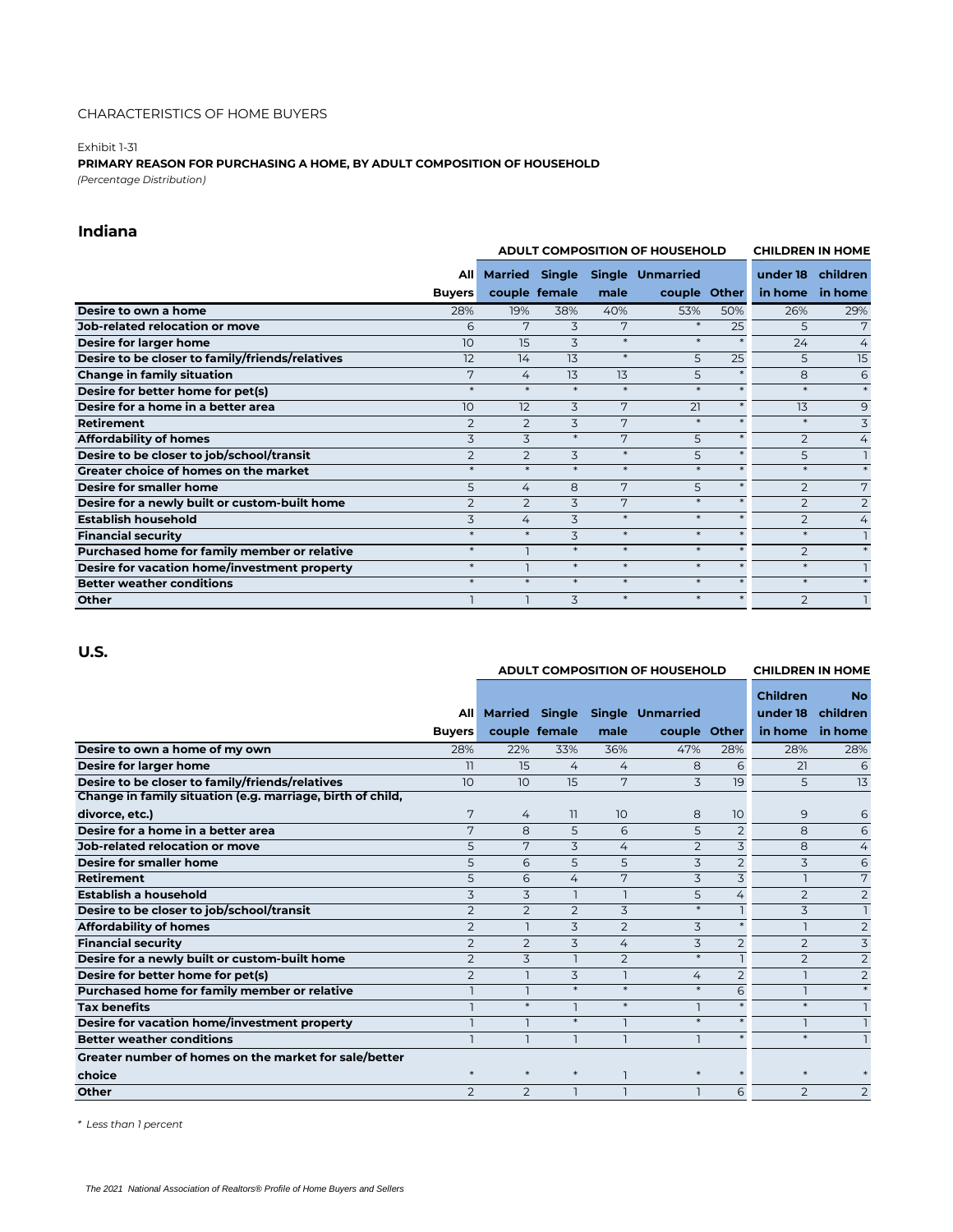Exhibit 1-32

**PRIMARY REASON FOR THE TIMING OF HOME PURCHASE, FIRST-TIME AND REPEAT BUYERS** *(Percentage Distribution)*

# **Indiana**

|                                                 |                   | <b>First-time</b> | Repeat        |
|-------------------------------------------------|-------------------|-------------------|---------------|
|                                                 | <b>All Buyers</b> | <b>Buyers</b>     | <b>Buyers</b> |
| It was just the right time, the buyer was ready | 45%               | 51%               | 43%           |
| to buy a home                                   |                   |                   |               |
| Did not have much choice, had to purchase       | 5                 | 8                 | 4             |
| It was the best time because of availability of | 17                | 18                | 15.           |
| homes for sale                                  |                   |                   |               |
| It was the best time because of mortgage        | 5                 | 4                 | 6             |
| financing options available                     |                   |                   |               |
| It was the best time because of affordability   | 16                | 17                | 15.           |
| of homes                                        |                   |                   |               |
| The buyer wished they had waited                | 8                 | $\ast$            | 13            |
| <b>Other</b>                                    | $\mathcal{P}$     |                   | 3             |

# **U.S.**

|                                                 |                   | <b>First-time</b> | Repeat        |
|-------------------------------------------------|-------------------|-------------------|---------------|
|                                                 | <b>All Buyers</b> | <b>Buyers</b>     | <b>Buyers</b> |
| It was just the right time, the buyer was ready | 45%               | 51%               | 42%           |
| to buy a home                                   |                   |                   |               |
| It was the best time because of mortgage        | 16                | 21                | 13            |
| financing options available                     |                   |                   |               |
|                                                 | 15                | 13                | 16            |
| Did not have much choice, had to purchase       |                   |                   |               |
| It was the best time because of availability of | 9                 | 5                 | 11            |
| homes for sale                                  |                   |                   |               |
| It was the best time because of affordability   | 5                 | 6                 | 4             |
| of homes                                        |                   |                   |               |
| The buyer wished they had waited                |                   |                   |               |
| <b>Other</b>                                    | 9                 | 4                 | 12            |